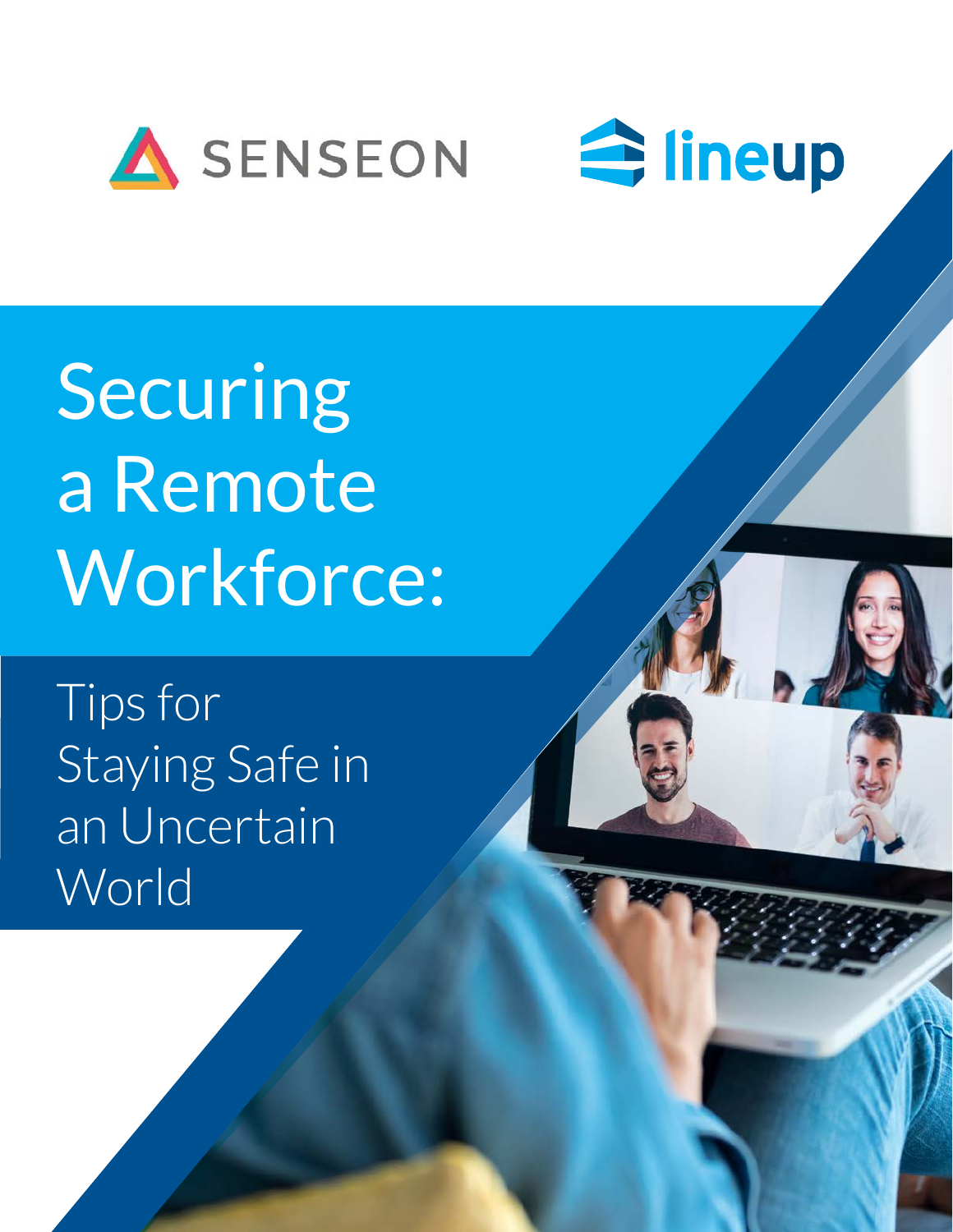# **I** Introduction

Like so many others, in mid-March Lineup's staff began working remotely. Work carried on at its usual rapid pace across all of our teams, now spread out in thirteen different countries. By all accounts, we have been very privileged to remain busy, productive, and yes, secure. This is not by accident – we've taken concrete steps to ensure we can protect ourselves and our customers during this time and beyond.

Outside the secure, controlled environment of a traditional office lurk many security threats, and no IT team can protect against them all without help. That is why we have not only implemented security systems and procedures, but we've also made a concerted effort to educate the wider Lineup team on these measures, so that each and every employee is as secure as possible.

In the last several months, we have:

- Become an ISO/IEC 27001 accredited organization
- Delivered base level of security awareness training (completed by 98% of staff within the first two weeks)
- Run regular phishing tests and delivered targeted training, effectively reducing our phishing risk to 1.6% (industry standard is 12.2% or lower)
- Tightened our password strength policies, expiring system passwords and implementing multi-factor authentication
- Completed a device audit on every company-owned device and encrypted all hard drives
- Implemented a technical solution (Senseon) to detect and respond to dangerous network activity
- Meticulously secured and backed up Adpoint to reduce our customers' risk

Of course, this list is not comprehensive, and there will always be new threats to address. But these decisive actions have no doubt secured our team and reassured our customers worldwide.

To that end, this whitepaper will share actionable advice from our chosen cyber-defense platform, Senseon. We've followed this advice and educated our staff on potential threats. Whether you're planning to continue remote working long-term, adopt a hybrid model, or eventually return to the office, this is an excellent place to start.

Share this information with your team, even your customers. I'm confident you'll find it useful.

Best,



*Rob Hesmondhalgh Chief Information Officer*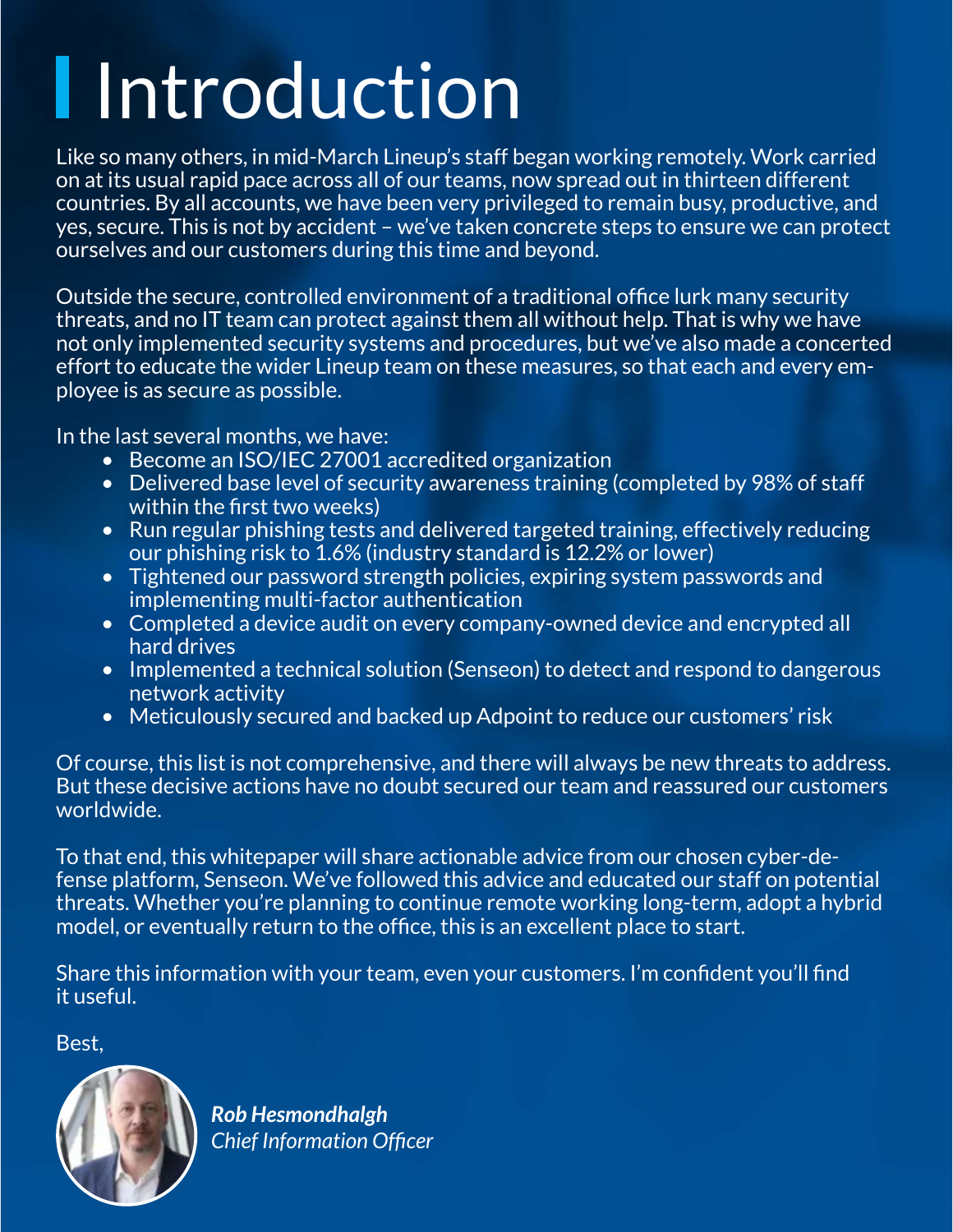| Understanding the Scope of Data and Cyber<br><b>Attacks During COVID19</b>                          | 4  |
|-----------------------------------------------------------------------------------------------------|----|
| Invest in Prevention as the Strongest Data<br>Protection                                            | 7  |
| <b>Broad Preventative Measures: MITRE</b><br>Techniques for Company-Wide Remote Work                | 11 |
| Creating a Culture of Security by Trained<br>Collaboration between Employees and IT<br><b>Teams</b> | 16 |
| <b>Simple Security Tips for Remote Workers</b>                                                      | 17 |
| Make Use of Time/Cost-Saving Tools:<br>Senseon's Approach and Solution/Response<br>to COVID19       | 20 |
| <b>Summing Up Your Safety Solutions</b>                                                             | 24 |
| <b>Frictionless Software Signup</b>                                                                 | 25 |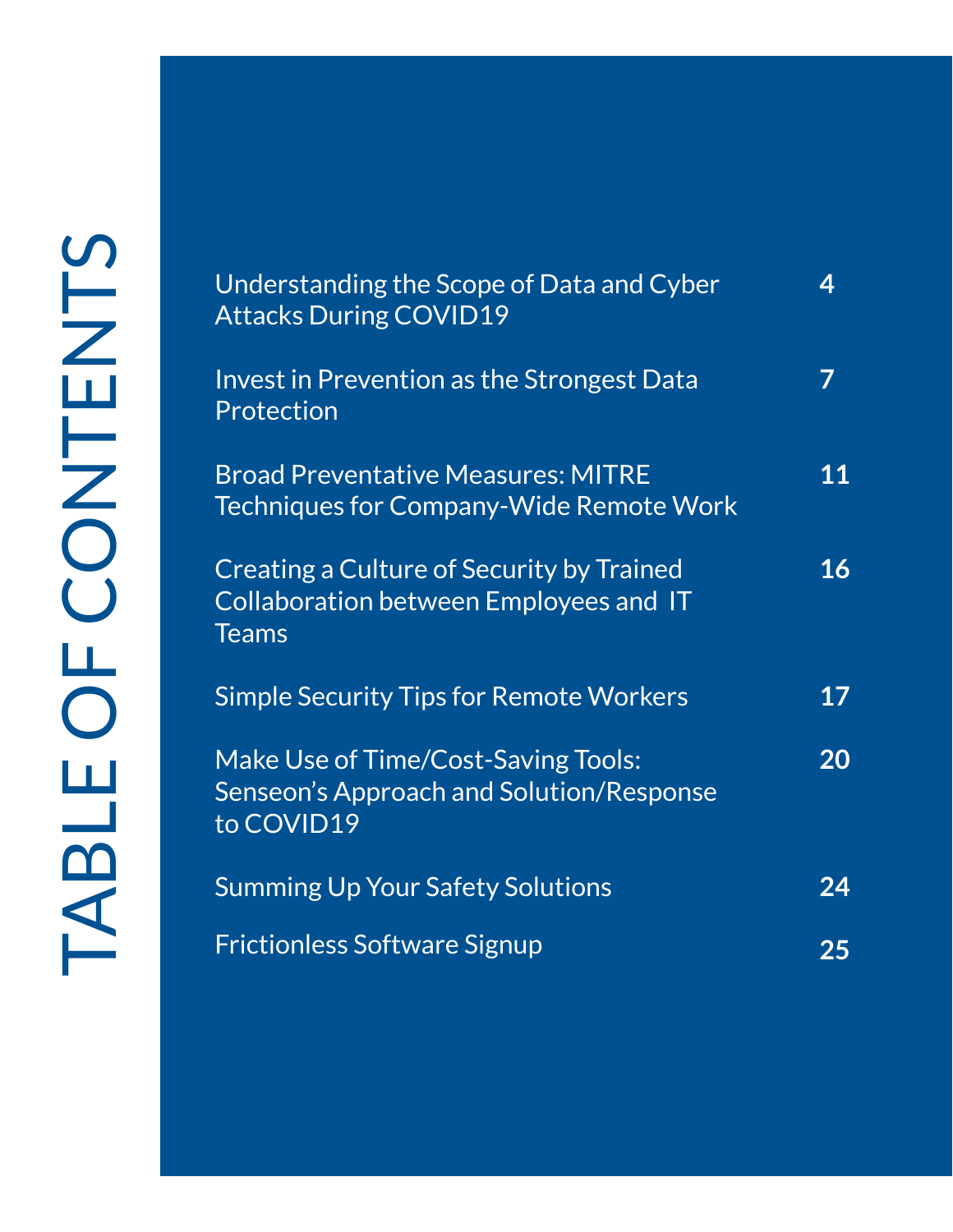### <span id="page-3-0"></span>Understanding the Scope of Data and Cyber Attacks During COVID19

An increasing number of malicious actors are exploiting the Coronavirus pandemic for their own objectives. The UK's National Cyber Security Centre has detected more UK government branded scams relating to COVID-19 than any other subject. Within this section, we will provide an overview of Coronavirus related malicious activity. Malicious actors have been indiscriminate in their exploitation of the pandemic, targeting individuals small and medium businesses, as well as large scale enterprise organisations.



#### **VARIETY OF ATTACKS**

APT groups and cyber criminals are exploiting the COVID-19 pandemic as part of their malicious cyber operations. Coronavirus related attacks are varied, including phishing campaigns (using the subject of Coronavirus/COVID-19 as a lure); distributing malware using COVID-19 themed lures; registering new malicious domains containing COVID-19 or Coronavirus related wording; and attacking newly and rapidly deployed remote working infrastructure.

#### **SOCIAL ENGINEERING ATTACKS**

The Coronavirus pandemic has created conditions that significantly increase the likelihood that an attack employing social engineering techniques will be successful. Taking advantage of human traits such as curiosity and concern that are likely to be heightened at this time, malicious actors are using Coronavirus-related email subject lines to entice victims to open emails and click links. To create the impression of authenticity, malicious cyber actors may spoof the sender information in an email to make it appear to come from a trusted source, such as the World Health Organisation (WHO) or an individual with 'Dr' in their title; in other instances they may purport to be from a department within the victim's own organisation - HR, for example.

#### **PHISHING**

The NCSC has observed a large volume of phishing emails, specifically related to COVID-19. Attackers may use email subject lines suggesting the email and its attachments contain updates about the pandemic, outbreaks in the victim's vicinity or purporting to have found a cure.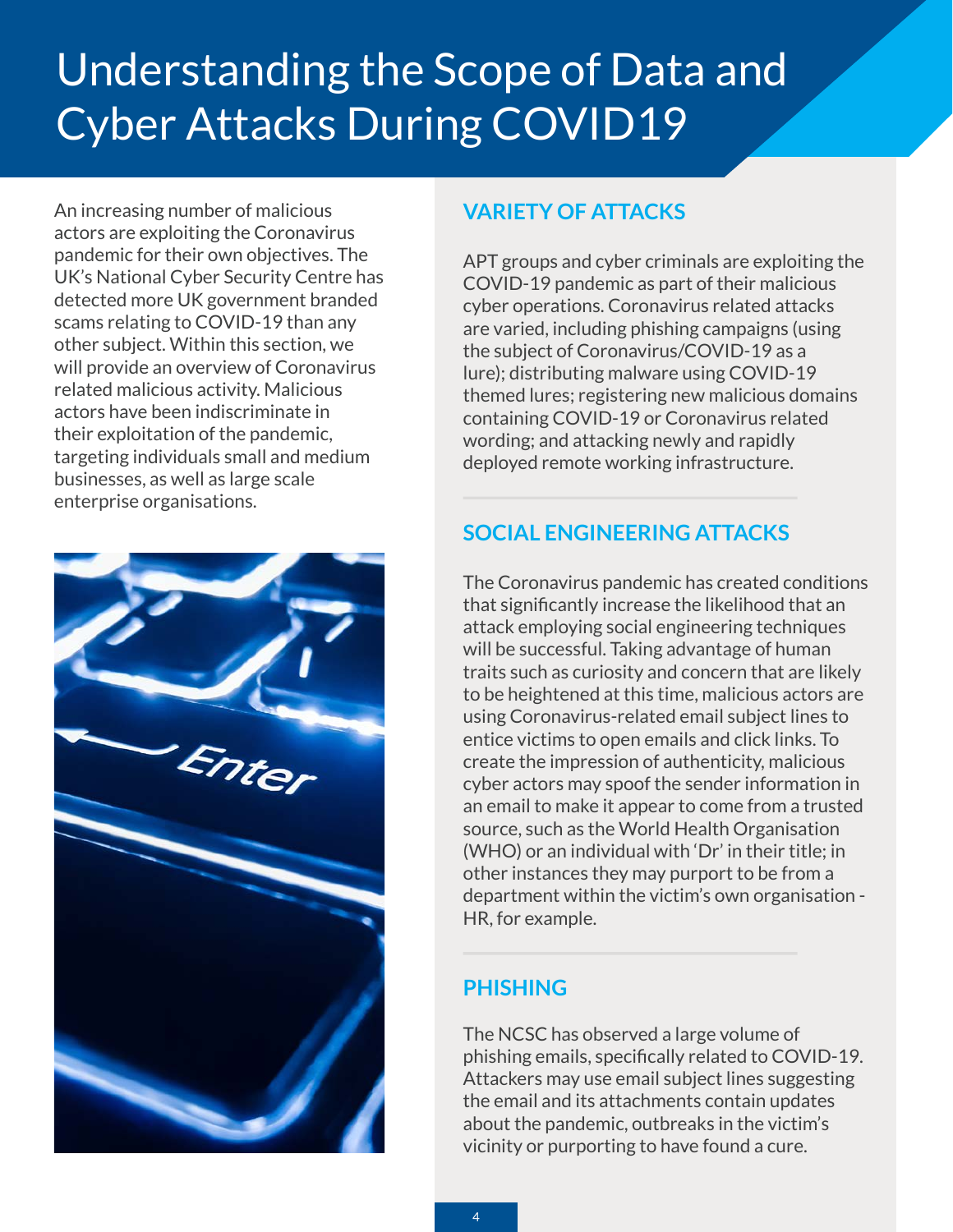#### **PHISHING (cont.)**

Phishing emails may have macro-enabled Microsoft documents which trigger the download of Trickbot or Emotet malware once opened, or which exploit known vulnerabilities to run malicious code. In other examples, phishing emails may direct users to fake websites which solicit the victim's financial information and/or credentials, such as instances of malicious actors posing as HMRC offering tax rebates/income support in light of the current climate.

Typically, phishing attempts arrive by email, but the NCSC has also observed some attempts to carry out phishing by other means, including text (SMS) messages. Historically, text phishing utilises financial incentives to lure the victim and COVID-19-related SMS phishing campaigns have followed the same theme. For example, a series of SMS messages, purporting to be from the UK Government, have been used to attempt to harvest victims' personal information and banking information. The text message includes a link directly to the phishing site.

For many APT actors, social engineering and phishing or spear phishing campaigns are the primary attack vectors by which they will seek initially to compromise a user or device before employing other tactics and techniques that can be found on the Mitre ATT&CK framework. For example, in January 2020, the APT group TA505 (AKA Dudear) launched a phishing campaign that used HTML redirectors to deliver malicious macro-enabled Excel files. In Mitre terms, TA505 used spear phishing to gain initial access as well as other techniques such as Scripting, Process Discovery and Standard Application Layer Protocol to carry out further tactics such as defence evasion and execution. The malicious excel sheet contains an embedded executable that drops the payload. Once loaded to memory, it beaconed to their command and control server. Previously, and like many phishing attack attempts, TA505 would deliver malware to their targets' devices via a malicious link in the email body, or via an attached document. However the use of HTML redirectors as attachments meant that, once opened, the excel file was downloaded automatically.

#### **CEO FRAUD EXPLOITING SOCIAL DISTANCING**

CEO fraud involves emails and phone calls made by malicious actors, impersonating senior members of staff/managers (such as the CEO, hence the name). The attacker will attempt to persuade the receiver to transfer corporate accounts to other funds, often within a very short space of time due to some sort of time critical business operation. These attacks are usually unsuccessful because when everyone is in the office environment, it is much easier for employees to attempt to verify the legitimacy of the request, by checking with the individual directly or asking a colleague/manager for their advice. Attacks of this nature are therefore far more likely to be successful as checks may be less extensive and given the external influences of the current climate, it is a perfectly reasonable expectation on the part of the attacker, that somebody trying to be helpful in the circumstances will facilitate a successful attack.

Staff with access to corporate accounts should be reminded of the policies and procedures in place when it comes to money transfers, including how requests will be made and the incident escalation policy they should follow in the event of irregular or suspicious communication.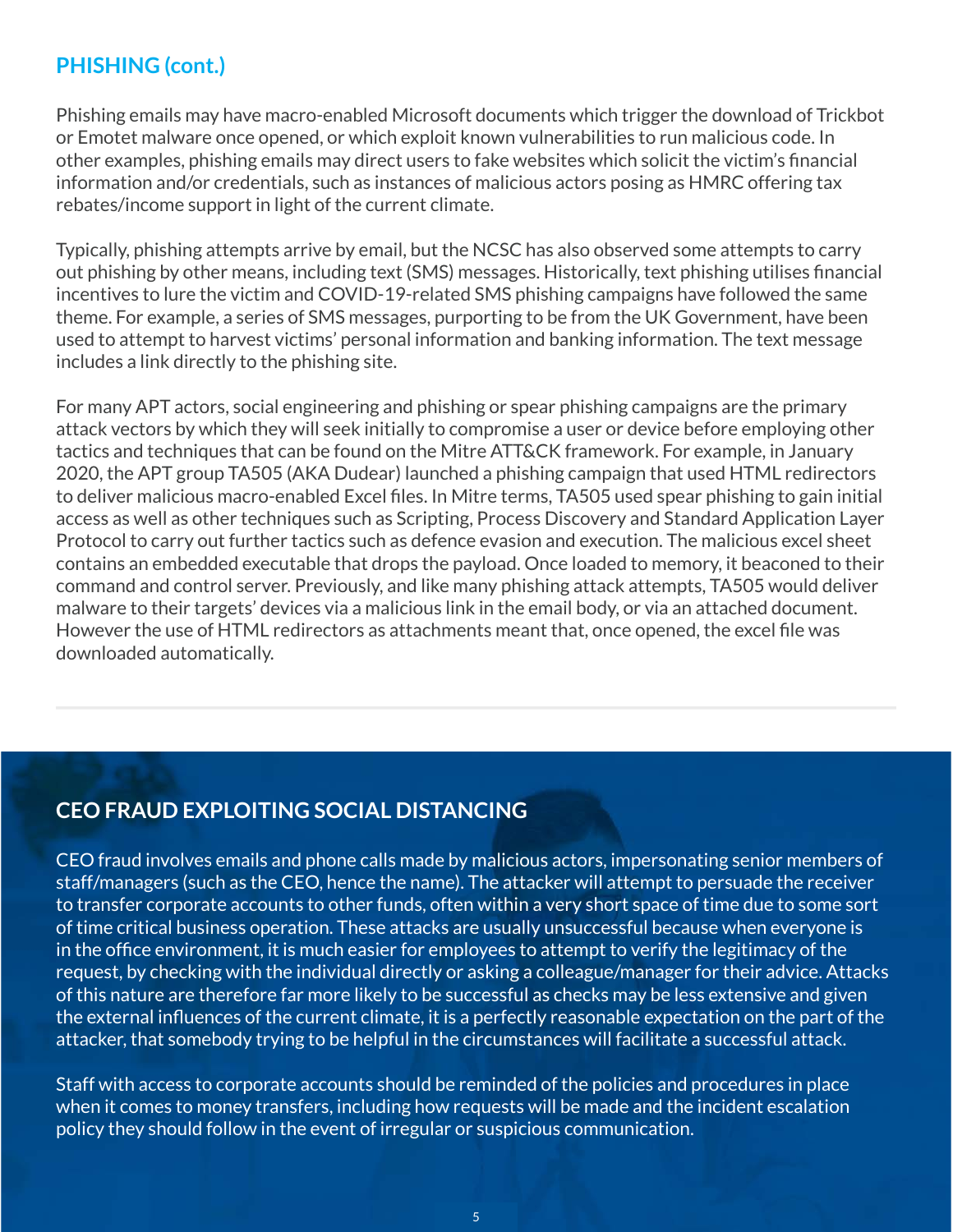### Understanding the Scope of Data and Cyber Attacks During COVID19 *(cont.)*

#### **INCREASED INSIDER THREAT**

The current economic uncertainty relating to COVID-19, combined with the ongoing furlough scheme operated by the Government may create financial and job worries for employees. Such individuals may become a prime target for actors - in this instance, possibly foreign nation state actors, or even competitors - who might approach the potential victim with the promise of payment for divulging sensitive corporate information. Within this context, it is extremely important that the business recognises and understands exactly what its 'crown jewels' are, and how to protect them. For example, for businesses that provide financial services to mega wealthy individuals and celebrities, the crown jewels may be highly sensitive information pertaining to the financial status of their clients; for a business operating in a highly competitive and crowded market space, this could be the contents of their CRM which represents a goldmine of leads and potential opportunities for their competitors. As well as having an understanding of the most valuable assets, the business also needs to understand who has access to these - in the CRM instance for example, this is likely to be the sales team.

Employers should be as transparent as possible with employees to reduce the risk of this occurring. Perhaps now more than ever, it is imperative to play close attention to the mental and physical wellbeing of members of staff working remotely and in isolation; regular team check-ins and standups offer managers a good opportunity to pick up on cries for help and potentially concerning behaviour.

Where staff have been furloughed and therefore unable to work, teams could consider recalling corporate devices or limiting access to corporate applications (such as your CRM) so that, even if employees are tempted, it is harder or even impossible for them to comply with the attacker's requests.

Even with comprehensive endpoint security tools in place, these can be easily bypassed if the employee turns off their VPN and uses their home WiFi, or if the organisation has had to employ Split Tunnelling in order to reduce the impact on their VPN. Utilising a Split Tunnel VPN can render an organisation's Data Loss Prevention (DLP) tools ineffective because traffic is sent outside of the DLP tool, thereby reducing the effectiveness of controls designed to prevent data being sent externally to the organisation.



**In the last section of this paper, we offer additional safety measures--like the data security tool Senseon--that can strengthen companies against these kinds of attacks in real-time. In the next section, we will consider ways executives can strengthen their company culture for cyber safety in remote working conditions.**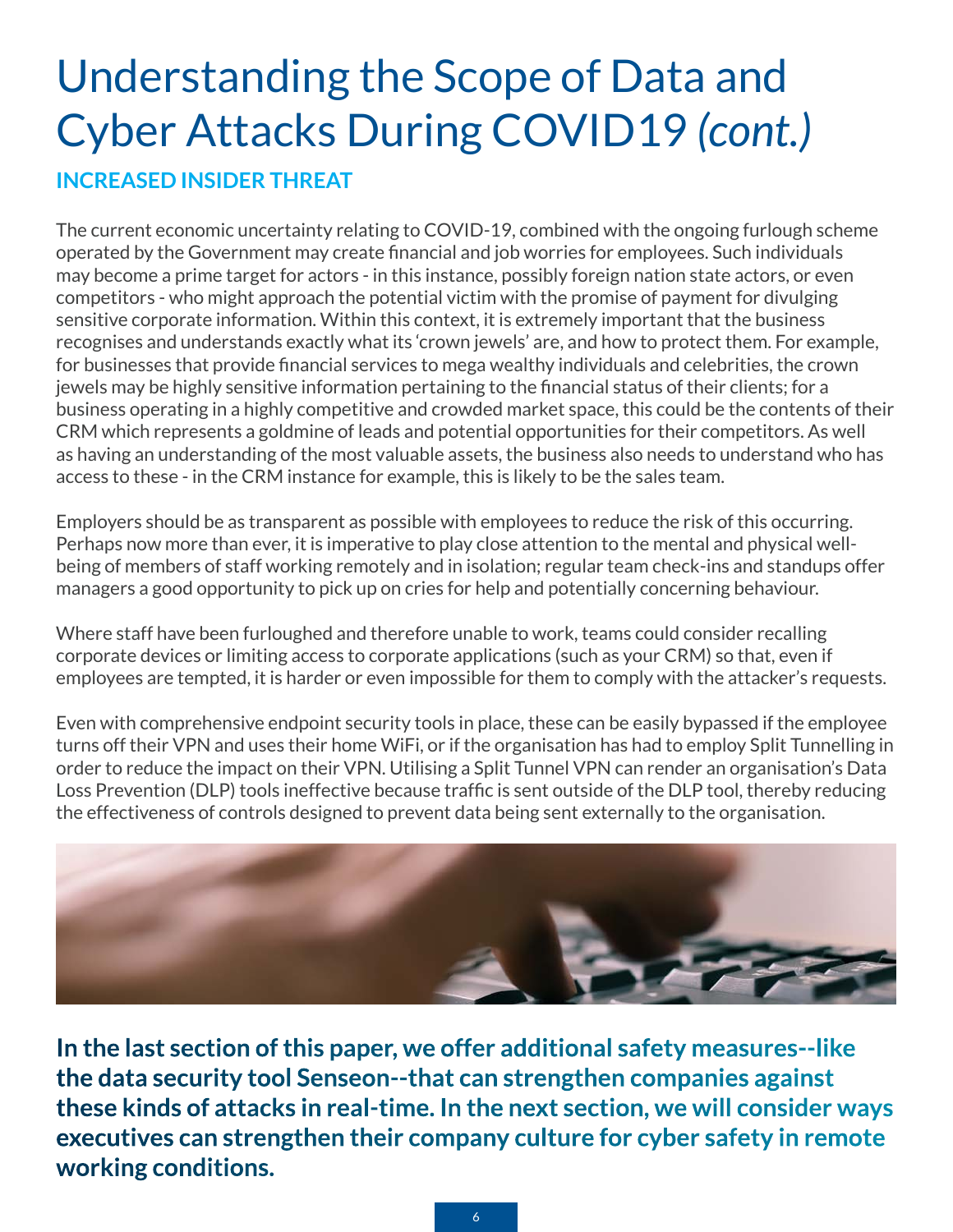### <span id="page-6-0"></span>Invest in Prevention as the Strongest Data Protection

Over recent years, information and cyber security professionals have done an exceptional job at raising the status and profile of potential breaches and security incidents to be of board-level concern. It's no longer a question of 'if' but 'when.' At times of such global upheaval and uncertainty as COVID-19 has bought, as well as the opportunities these unique circumstances present for would-be attackers, cyber security is more important than ever and the stakes have never been higher. Data breaches and security incidents are becoming costlier; take, for example, the 2018 data breach incidents which saw the ICO impose fines of £183 million and £99 million against British Airways and Marriott International respectively.

Whilst these are some of the most high-profile examples at the extreme end of the scale, it remains a universal truth that the financial implications of security incidents remain high for organisations of all shapes and sizes and across all industry verticals, particularly those subject to more rigorous regulatory requirements such as healthcare and financial services. The Ponemon Institute's (commissioned by IBM) Cost of a Data Breach Report 2020 puts the average total cost of a data breach at \$3.86 million. Whilst this is a 1.5% decrease on 2019's \$3.92 million, the findings from the 2020 report still contribute to an overall trend of a 10% increase in the total average costs over the past 5 years.

#### **UNDERSTANDING CHALLENGES OF REMOTE WORK AND DATA SECURITY ATTACKS**

Whilst remote working is not a new concept or practice for many organisations and employees, the requirement to do so on a much greater scale and for a longer period of time presents new risks and security challenges to teams. The UK's NCSC recently published guidance to help people through this transition which acknowledges the increased risk this transition poses. Within this section, we will explore some of the real-world attacks that malicious actors may utilise to specifically target remote workers.

As much as a 25% of a security analyst's time is spent chasing false positives—sifting through erroneous security alerts or false indicators of confidence—before being able to tackle real findings.

#### Ponemon Institute Report, 2019

With travel restrictions and social distancing measures enforced, many organisations are turning to software solutions in place of face-to-face meetings for everything from sales demos to board meetings. One such example is the use of video conferencing platforms, such as Zoom. Easy to set up, and allowing up to one hundred people enter a virtual meeting room for free, throughout 2020, the business has added 2.2 million new monthly users, outstripping the entire new user base of 2019, which came in at 1.19 million. There is, however, a downside: in recent weeks a number of

security vulnerabilities in Zoom's software have been detected and there has been a surge in so called 'Zoombombings' whereby trolls scan the web for unencrypted meeting links (possibly posted on social media or forums), break into and disrupt meetings. This has been especially problematic for remote learning sessions during which lewd and offensive content has been broadcast into the meeting room.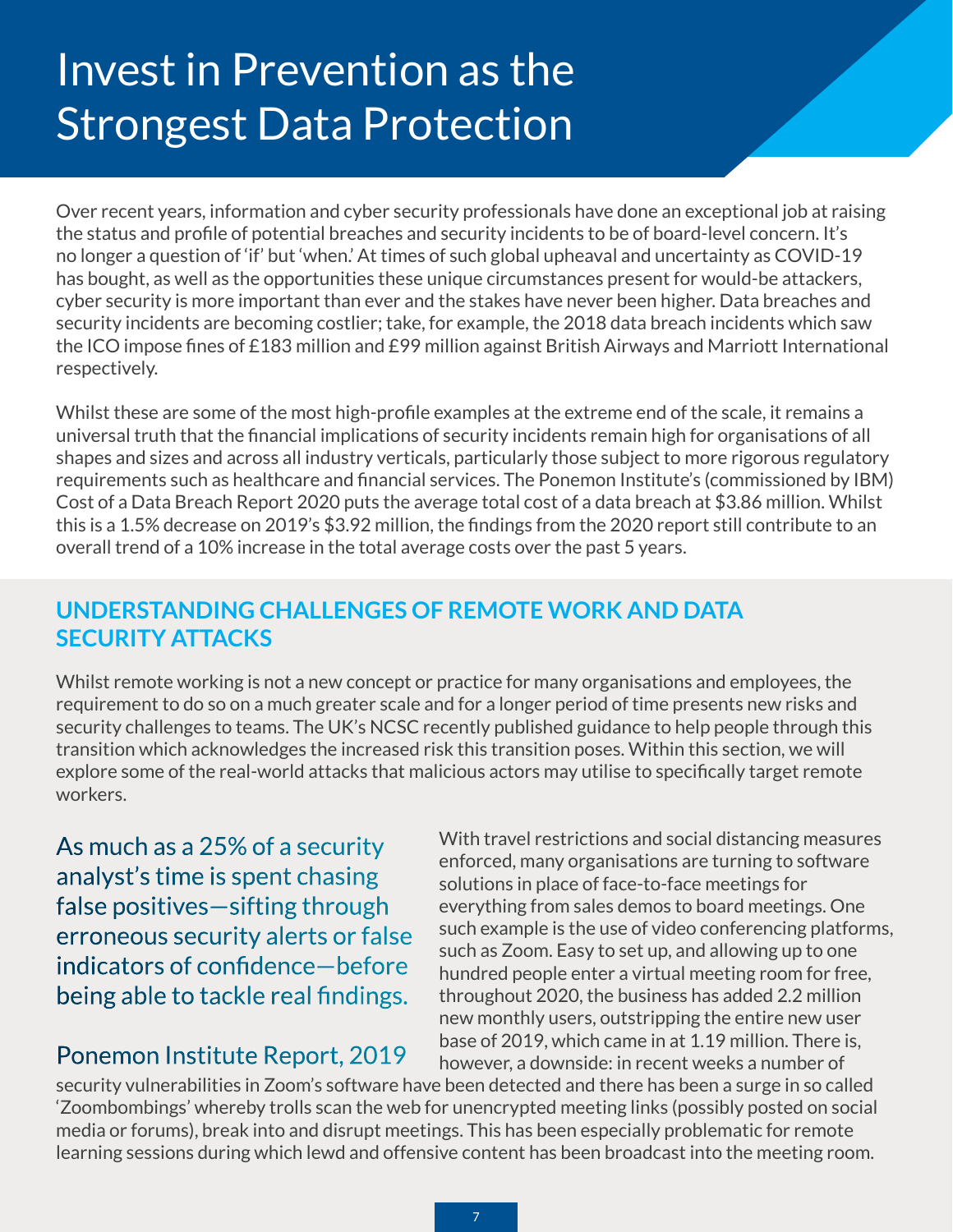#### **UNDERSTANDING CHALLENGES OF REMOTE WORK AND DATA SECURITY ATTACKS (CONT.)**

There is, however, a downside: in recent weeks a number of security vulnerabilities in Zoom's software have been detected and there has been a surge in so called 'Zoombombings' whereby trolls scan the web for unencrypted meeting links (possibly posted on social media or forums), break into and disrupt meetings. This has been especially problematic for remote learning sessions during which lewd and offensive content has been broadcast into the meeting room. These malicious communication offences are being taken seriously: in April, the US Department of Justice deemed Zoombombing a crime, and in the UK, the police have urged the public to be vigilant. The NCSC advises that any new software needed to support remote working should have guides and best practices produced and provided to employees.

A further risk with having corporate devices outside the normal office environment is the possibility of these devices being either lost or stolen, especially if employees are using public transport to commute between meetings or different offices. As per our top tips to keep remote workers safe, it is advisable that all devices should have their data encrypted at rest by utilising tools built into their operating system, such as bitlocker on Windows and FileVault on MacOS. It is also recommended that IT and security teams use some form of mobile device management software which allows administrators to remotely wipe lost or stolen devices. Employees can play their part in helping to combat the possibility of theft by keeping devices out of sight of windows and doors and staying vigilant when in public or travelling.

Employees should also be reminded of the importance of discretion when working remotely. When working from home, or public spaces such as cafes and libraries, not everyone in the surrounding area is vetted to hear or see confidential information. Children, spouses, roommates and the person peering over your shoulder may not be aware of the confidentiality level of the information they hear or see (or perhaps they are, hence the peering over your shoulder). Where possible, staff should be encouraged to work in separate rooms and should conduct calls and meetings through headphones, rather than on speakerphone.



Remote working presents a risk of employees being susceptible to man-in-the-middle attacks, whereby a malicious actor secretly relays or even alters the communication between two devices, which believe they are communicating directly. Whether you live in shared accommodation with shared WiFi, or you are using free WiFi in public, once your connection has been intercepted an attacker can inject various things into your device using the connection. Some legacy corporate applications and portals still do not use HTTPS encryption, meaning any data accessed or sent to these services (including usernames and passwords) is accessible in plaintext to other people on the network. Man-in-the-middle attacks are difficult to detect, so the best method of protection is prevention: where possible you should try to only use HTTPS sites and certainly avoid entering credentials into unencrypted sites (look for the padlock in the address bar) and make use of a VPN which will encrypt all traffic to and from the device.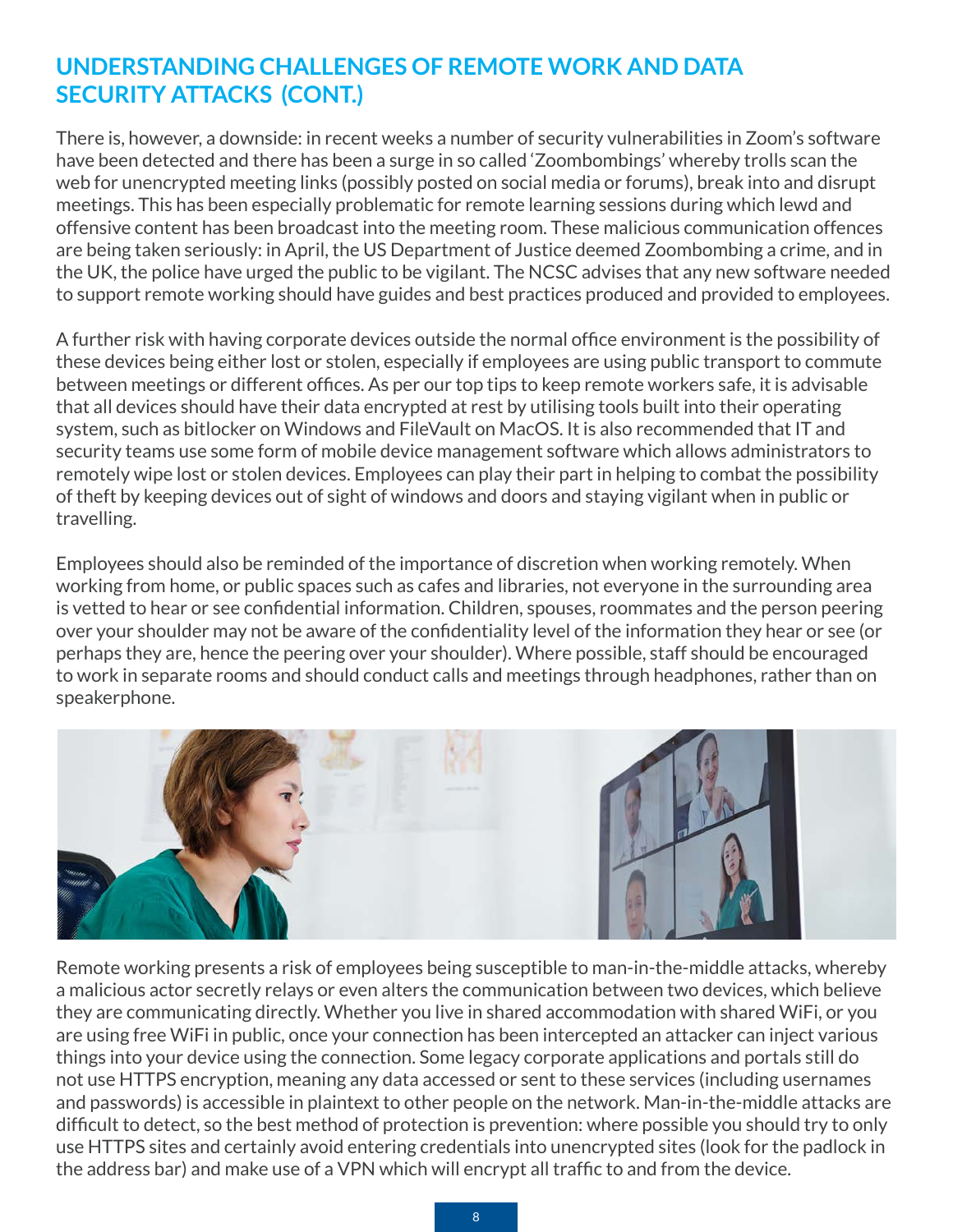#### **UNDERSTANDING CHALLENGES OF REMOTE WORK AND DATA SECURITY ATTACKS (CONT.)**

Working remotely from other colleagues and managers also increases the risk of employees falling for phishing scams. Through targeted phishing campaigns, attackers will often attempt to impersonate colleagues, sending emails with malicious documents attached or containing links to malicious websites where staff will be prompted to enter their corporate credentials.

(Moved paragraph to different section/reorganized) COVID-19, and the changes to organisations' operating models it has brought with it, has naturally had a significant impact. 70% of organisations report that having a remote workforce will increase the cost of a data breach and 76% said it would increase the time it takes to identify and contain a potential incident. Time, in this instance, really is money: according to the Ponemon Institute's report, having a remote workforce increases the average total cost of a breach by nearly \$137,000.

#### **TOP TIPS FOR PREVENTING A MAN-IN-THE-MIDDLE ATTACK**



Change the configuration settings on your devices so they don't automatically connect to WiFi by default



Check if a website is encrypted by looking out for the padlock symbol at the beginning of the URL.



Don't do any sensitive browser activity such as Internet banking while connected to public WiFi networks.



If you can't avoid connecting to a public WiFi network, set your device to 'forget' the network so it doesn't automatically re-connect.



Stay alert to potentially malicious WiFi networks using a similar name to the legitimate one, for example 'Starbucksfreewifi' and 'Starbucks\_WiFi\_join' one may be fake.



Look out for suspicious SSIDs (WiFi names) that don't look right.



If you absolutely must do something like online banking in a public place, hotspot from a 4 or 5G cellular connection instead.



Where available, use a VPN.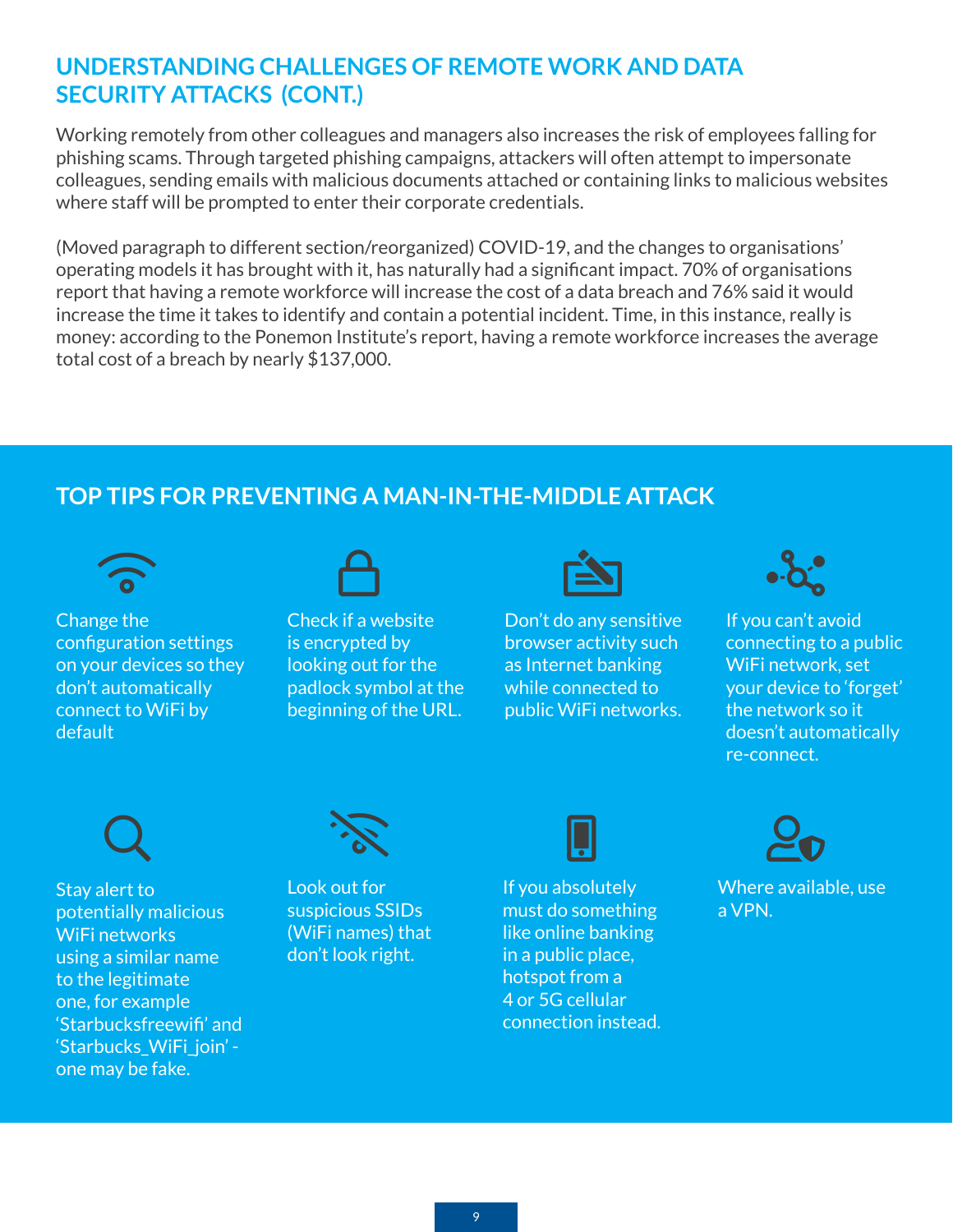### Invest in Prevention as the Strongest Data Protection *(cont.)*

#### **COST-SAVING BENEFITS OF PREVENTATIVE MEASURES**

There is a significant and growing divergence in total costs between those organisations who are prepared for such security incidents, and those who are not. Despite the overall nominal decline from \$3.92 million in 2019 to \$3.86 million in 2020, businesses that are lagging behind in investment in security automation (defined as the use of artificial intelligence platforms and automated breach orchestration) saw an average total cost of \$6.03 million, more than double the average cost of a data breach of \$2.45 million for those organisations who have fully deployed security automation technologies.

The potential for cost savings that these technologies are able to deliver is clearly recognised by the industry; the number of organisations investing in these capabilities is investing - up from 15% of respondents in 2018 to 21% in 2020. The \$2.45 million average saving that investing in these capabilities delivered in 2020 has increased from \$1.55 million in 2018.

This divergence has increased year-on-year and it is likely that it will continue to do so. Investing and engaging in effective cyber security practices significantly reduces costs in the event that a breach or security incident does occur.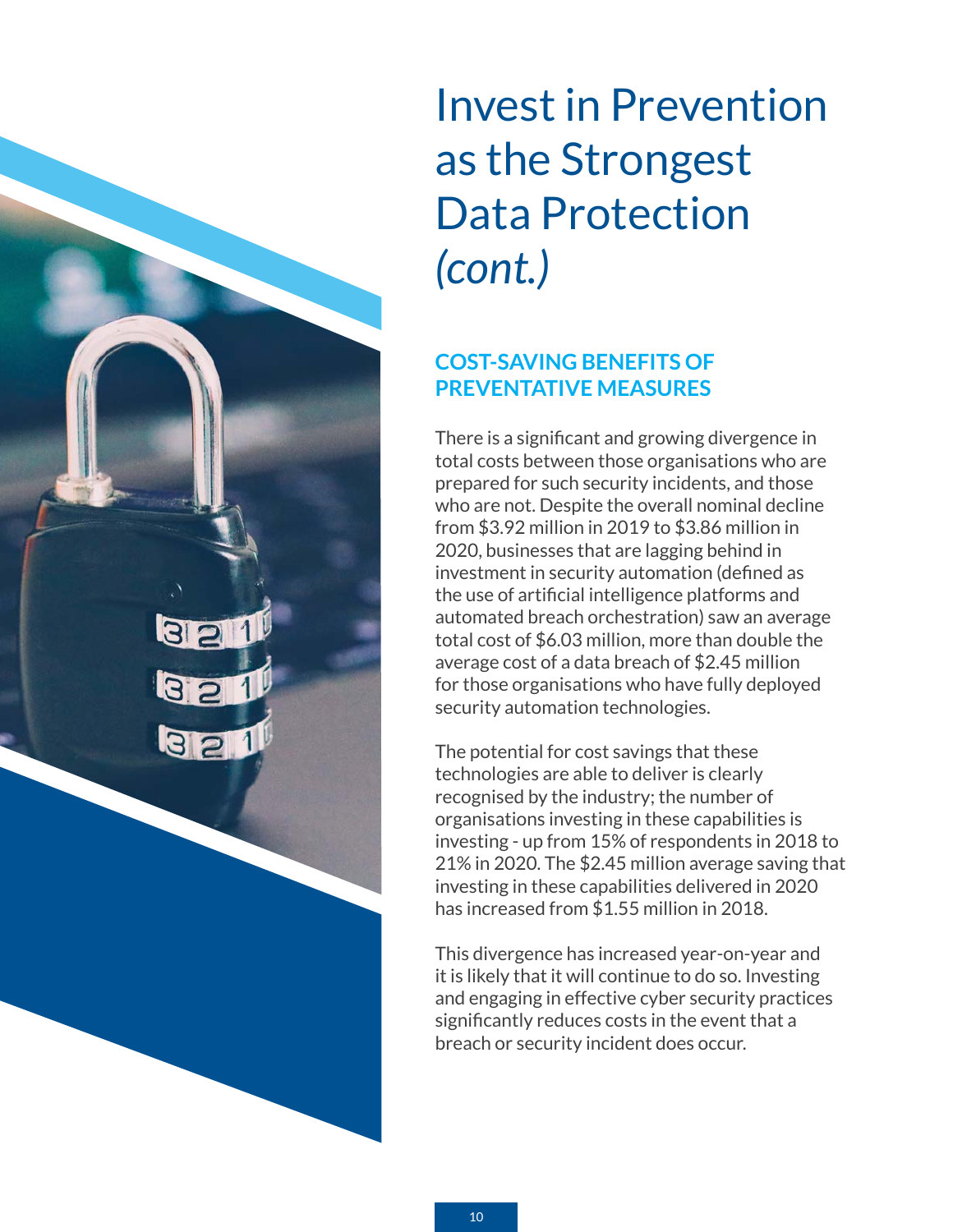### <span id="page-10-0"></span>Broad Preventative Measures: MITRE Techniques for Company-Wide Remote Work

The Mitre ATT&CK (Adversarial Tactics, Techniques, and Common Knowledge) Framework is a globally accessible knowledgebase of adversary tactics and techniques based on real-world observations. When Mitre first released the framework in May 2015, tactics and techniques were a new way of representing the taxonomy of cyber attacks. Rather than analysing the results of a cyber attack after it is successful, analysts can use the tactics and techniques to see how an attack is propagated as it is in progress. Senseon uses the Mitre ATT&CK Framework heavily within our product - every event or security observation is mapped to a real-world technique to enable teams to quickly and easily understand the threats they face and adversary techniques being used against them.

Research by the IT Security organisation Anomali conducted during March 2020 when the pandemic was at its global peak, found 16 distinct campaigns attributed to 11 malicious actors or groups, distributing 42 different malware families and employing 80 various Mitre tactics and techniques.

Employees working remotely and the potential ensuing disorder created under such conditions can create opportunities for attackers, not least because an organisation's attack surface is significantly increased and the number of vectors for exploitation is also increased. The Mitre ATT&CK Framework can be an extremely useful tool here, used to better understand attackers' techniques and their likely behaviour. Organisations can then ensure they have the correct resources in place and security teams can track the techniques attackers are likely to exploit.

Within this section we will explore some of the tactics and techniques that everyone should be aware of to minimise the risk to the business, and maximise the chance of spotting potentially malicious activity.



#### **ELIMINATE EMPLOYEE HARDWARE ADDITIONS**

One of the oldest and most common ways malware is spread is by hiding itself on removable media such as USB sticks and then infecting any computer which it is plugged into. Employees should be reminded not to use personal USB devices on corporate machines, or, where possible, security teams should lock down USB ports on computers.

#### **ENFORCE REGULAR BROWSER EXTENSION REVIEWS**

In recent years, malware authors have turned their attention to browser extensions. A large majority of corporate applications now run in web browsers and as such a malicious browser extension provides an easy way for attackers to steal sensitive information.

Browser extensions require a wealth of access permissions to operate, including things like browsing history, website content and even users' credentials. Because extensions are not applications in their own right, antivirus software generally cannot detect malicious extensions. These innate vulnerabilities make them attractive to targets for malicious actors.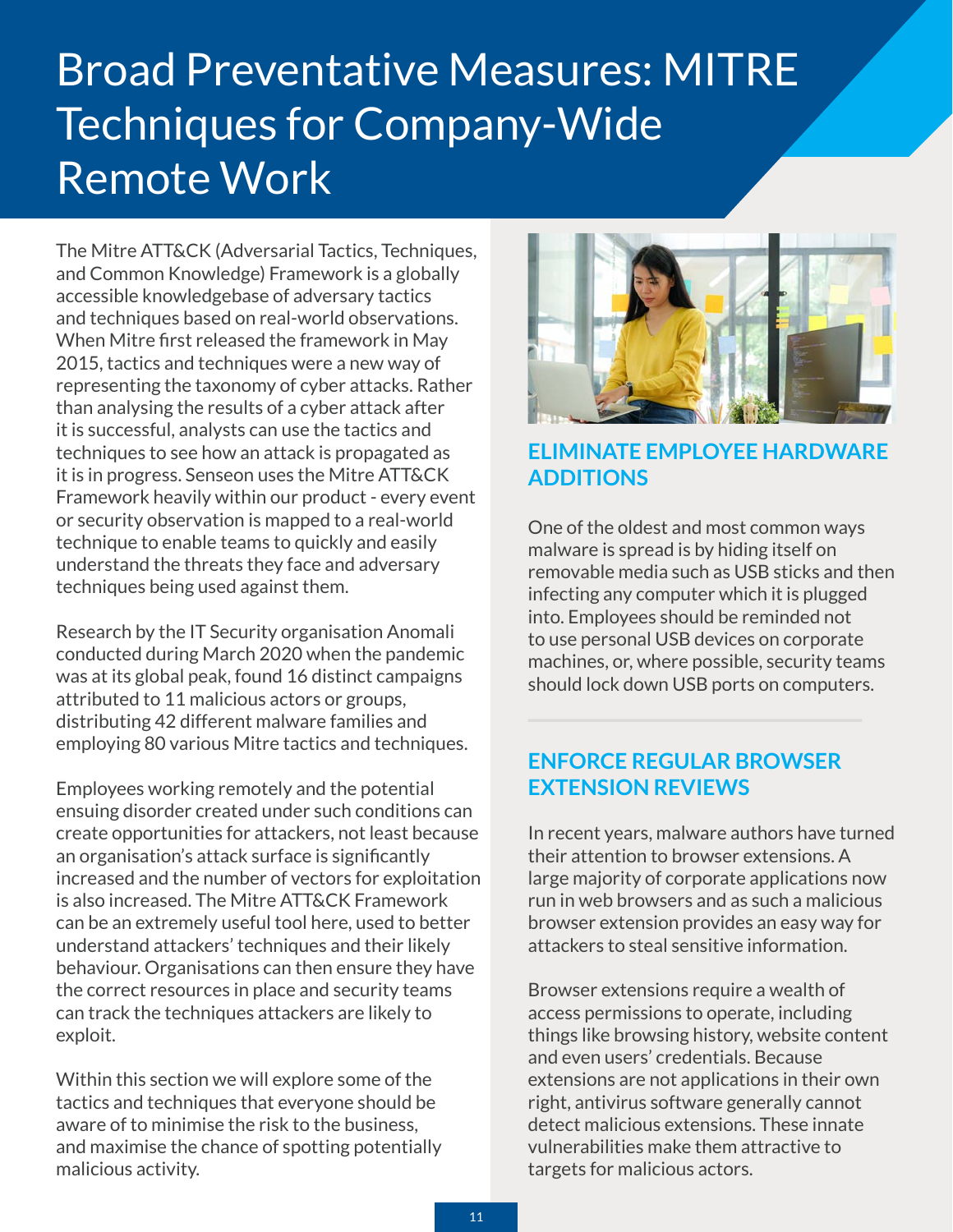### Broad Preventative Measures: MITRE Techniques for Company-Wide Remote Work *(cont.)*

Malicious actors may attack on two fronts: developing extensions deliberately designed to be malicious and hijacking perfectly legitimate extensions for their own nefarious purposes. Most of the time, deliberately malicious extensions are designed to steal credentials and other sensitive information, redirect user searches to affiliate pages that the developers earn money from; or redirect users to

#### The danger of USB devices

According to four intelligence services, Stuxnet, the infamous malware worm that was deployed to sabotage Iran's Natanz nuclear power station in 2010, was introduced into the network via a USB flash drive.

Operation Olympic Games, a joint mission between the US and Israeli intelligence services, delivered the digital weapon via a USB flash drive that was inserted into the control systems by a Dutch mole, posing as a mechanic.

#### The mole did not return to Natanz.

phishing sites or those containing drive-by downloads.

Some legitimate browser extensions may have been hijacked by attackers. This could be accomplished through several means:

Some legitimate browser extensions may have been hijacked by attackers. This could be accomplished through several means:

**1.** The malicious actors may use a phishing scheme to harvest credentials for extension store accounts belonging to developers of legitimate extensions. They can then add malicious code to the extensions and push an update through.

**2.** They may take control of a popular extension legitimately, by purchasing it from the developer, add malicious code and push an update through.

**3.** They could utilise malicious code embedded on a website to compromise the API of a vulnerable browser extension.

Some extensions may also contain undiscovered security vulnerabilities, or have privacy policies that go against the organisation's policies, for example a recent Netflix extension that has clauses in its privacy policy which allow for the collection of users' behaviour.

The risk of a compromise through a malicious browser

extension is significantly increased if employees don't have access to a corporate laptop and have to use their personal device to work remotely. If this is the case, IT and security teams should ensure their BYOD policy reflects this risk.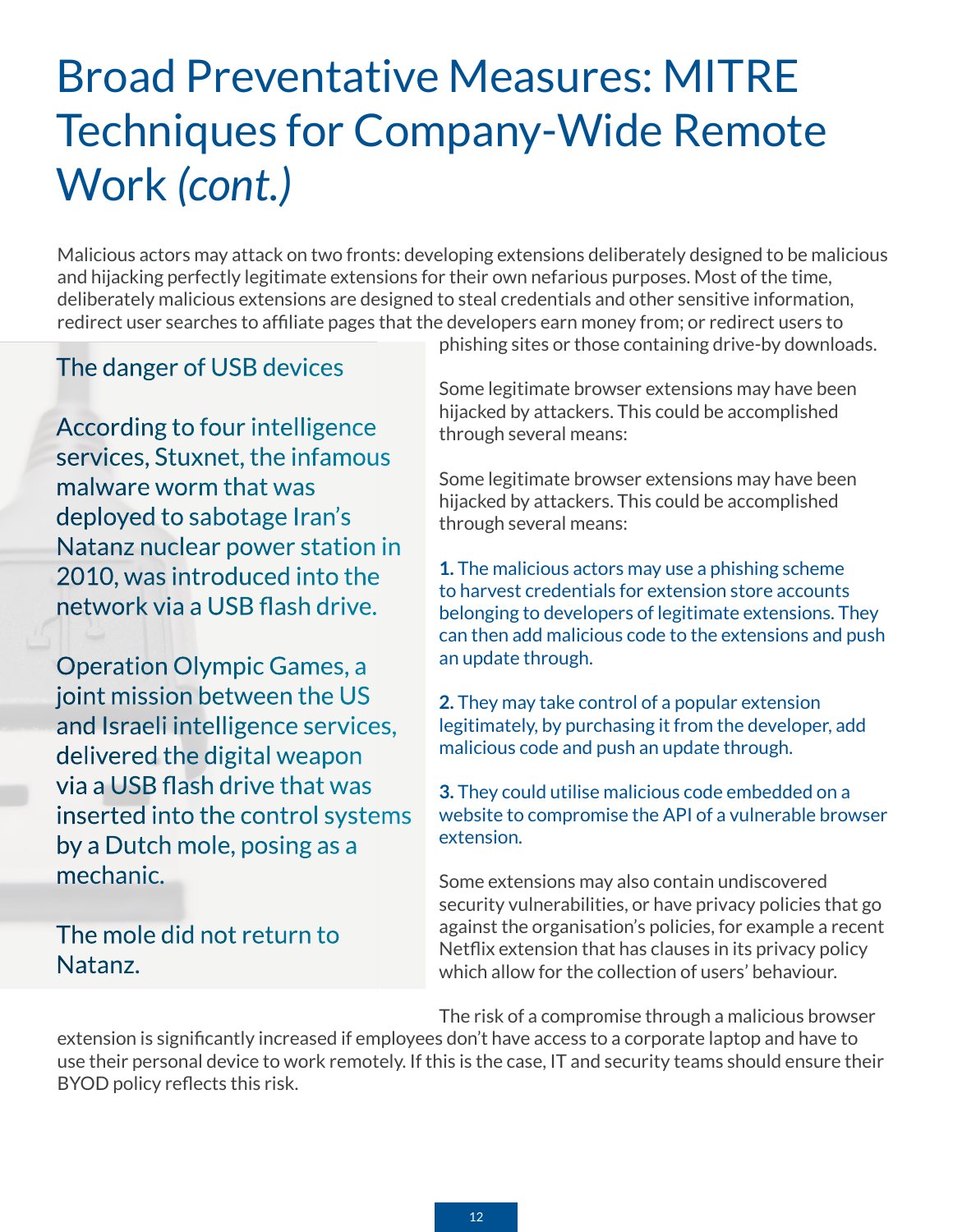### Broad Preventative Measures: MITRE Techniques for Company-Wide Remote Work *(cont.)*

#### **MANDATE COMPANY-WIDE POLICIES TO PROTECT AGAINST DRIVE-BY COMPROMISE**

A drive-by compromise is when an adversary gains access to a system via a user visiting a website over the course of normal web browsing. With this technique, the user's web browser activity is usually targeted for exploitation via a multitude of means:

- Compromising a legitimate website and injecting some form of malicious code such as JavaScript, iFrames and cross-site scripting (XSS). This is especially common on sites linked by bots across social networks like Twitter and Facebook.
- Malicious ads are paid for and served through legitimate ad providers.
- Built-in web application interfaces are leveraged for the insertion of any other kind of object that can be used to display web content or contain a script that executes on the visiting client (e.g. forum posts, comments, and other user controllable web content).

When working from home, employees may be tempted to check the latest headlines or updates from sites that they wouldn't normally access whilst in the office. Often the website used by an adversary is one visited by a specific community where the goal is to compromise a specific user or set of users based on shared interest. Visiting non-work related sites from corporate devices should be avoided, no matter how tempted a user is to check their newsfeed or update their status.

#### **TOP TIPS TO PROTECT YOURSELF FROM MALICIOUS BROWSER EXTENSIONS:**



Only install browser extensions that you actually need and will use. **download School School School School School School School School School School School School School School School**<br>actually need and will use



Regularly review your installed extensions, and uninstall any that you no longer need or do not recognise/recall installing

Conduct your due diligence before installing extensions: visit the developer's website, read the description and the reviews.

AB

Watch out for spelling and grammar mistakes in the description; beware if the extension is relatively new but still has a lot of reviews - all of them five-star and similar in content; and pay attention to the ratio of downloads to reviews - if there are millions of downloads and only a few reviews, it is likely users don't know they have it installed.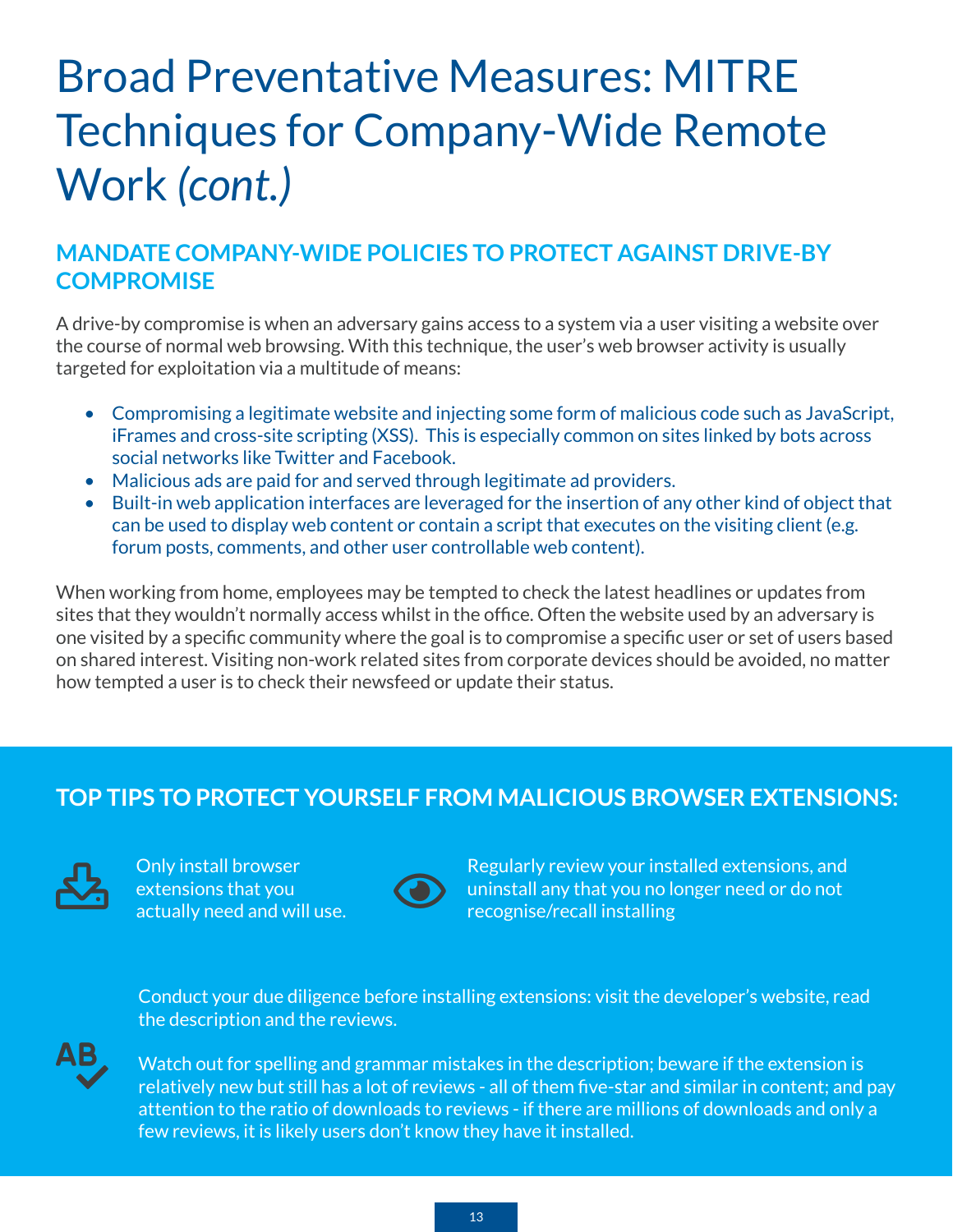### Broad Preventative Measures: MITRE Techniques for Company-Wide Remote Work *(cont.)*

#### **MANDATE COMPANY-WIDE CREDENTIALS IN FILES POLICY**

f employees have been given a new device such as a laptop to enable them to work from home, they may be tempted to store their password and credentials in a text file and email this to themselves or, worse, store them on an easily lost USB device. Storing credentials in plaintext represents a security risk as adversaries may search local file systems and remote file shares for files containing passwords. Attackers may use advanced exploitation tools such as Mimikatz to perform credential dumping. If users have recycled passwords across multiple accounts, the same credentials could be used to enable the attacker to expand their access and move laterally within the organisation's environment.

Irrespective of whether the employee has been given a new laptop, all users should be encouraged to make use of password managers such as KeepPass, which encrypt passwords and enable the secure access of passwords from multiple devices.

#### **UTILIZE EXTERNAL REMOTE SERVICES**

As we have discussed previously, many organisations will have implemented services such as VPNs, Citrix and other mechanisms to enable users to connect to internal network resources from external locations, such as their own home. Remote access VPNs can serve as a devastating point of initial compromise. According to Patrick Sullivan, CTO of Akamai, this trend emerged following a presentation at Blackhat USA 2019, 'Attacking the intranet like the NSA', which provided detailed techniques that would later allow for the compromise of many of the world's leading remote access solutions.

Remote access VPNs are often highly trusted devices. Once compromised, adversaries may find themselves with privileged access to highly confidential and sensitive areas of the network.

#### **UNDERSTANDING DLL SEARCH ORDER HIJACKING**

Windows systems use a common method to look for required Dynamic Link Libraries (DLLs) to load into a program. Malicious actors may take advantage of the Windows DLL search order and programmes that ambiguous specify DLLs to gain privilege escalation and persistence. For example, in March 2020, APT17, a known Chineses state sponsored threat actor used a malicious RTF file as part of a phishing campaign to perform DLL Search Order Hijacking and load the DLL to memory.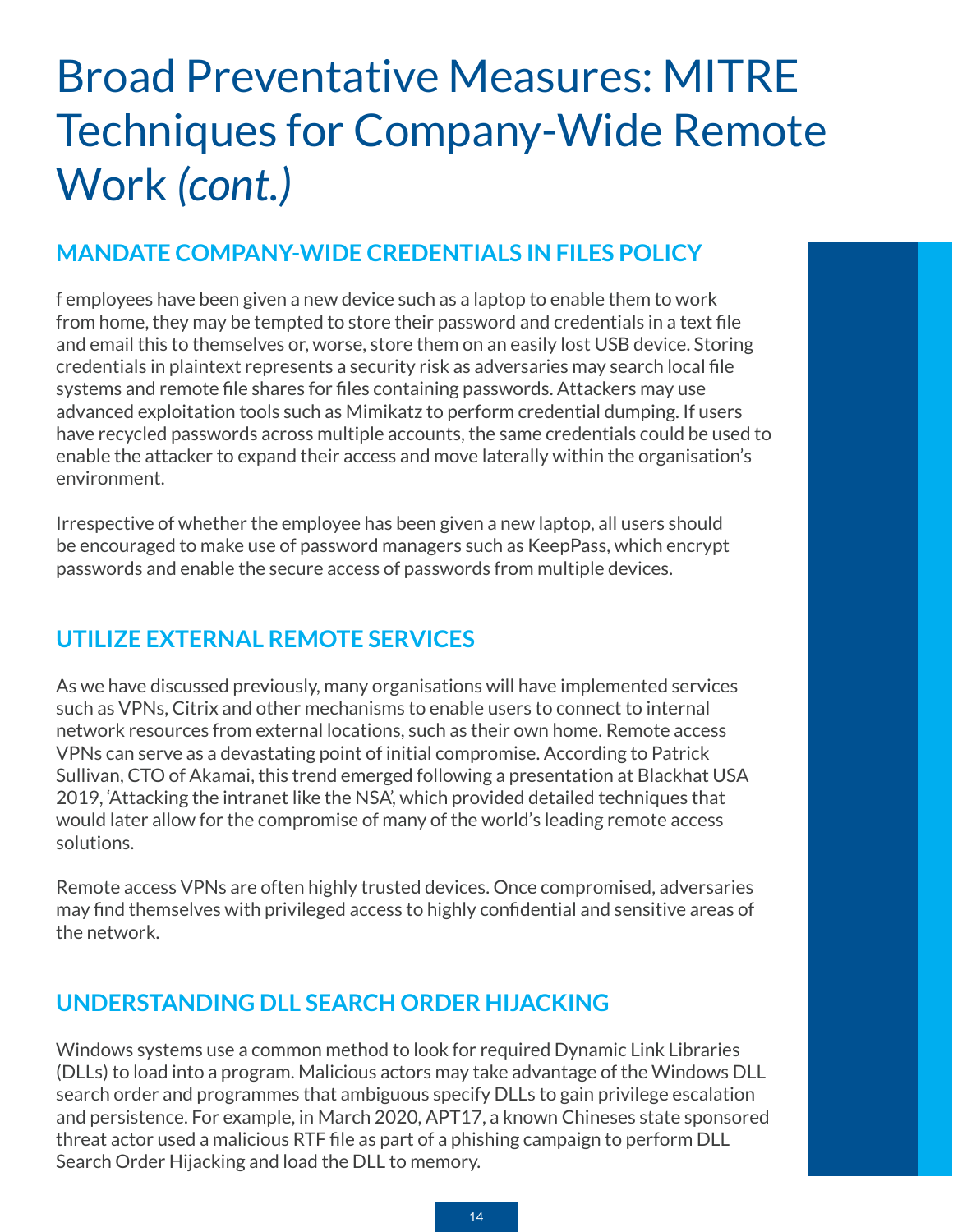#### **UNDERSTANDING DLL SEARCH ORDER HIJACKING** *(cont.)*

Using a COVID-19 related file name as bait, once executed it exploits a known vulnerability in Microsoft Office software (CVE-2017-11882) and drops two files in the %temp%directory: LBTServ.dll and confax.exe.

LBTServ.dll is a legitimate signed DLL which is part of the Logitech Bluetooth services.

APT17 used the Search Order Hijacking technique to load a malicious DLL of the same name to memory by executing confax.exe which then loads the LBTServ.dll residing in the current directory.

Once loaded into memory, the malware then calls to its C2 servers.

#### **COMMUNICATION AND TRAINING**

In many cases, the transition to home and remote working has been disruptive for both employees and IT and security teams alike; coupled with external stresses such as job security, finances and child care, this has been a trying and distracting time for many. These distractions could lead to staff not following general guidelines or the company's security policy. Communicating with the team to remind them of security policies may go some way in making them think twice about clicking a potentially malicious link or installing a browser plugin.

#### **ENSURE THAT STAFF KNOW HOW TO REPORT SUSPICIOUS ACTIVITY**

Attackers and malicious actors will often exploit the heightened sense of panic and emotions that situations such as the Coronavirus pandemic create for their own nefarious ambitions. Even with staff outside of their regular routine and normal company communications impacted, it is important employees stay vigilant. Remind staff of the tell-tale signs they can look out for to spot potential attacks, such as emails pertaining to be from senior members of staff requesting large and unusual bank transfers. Refresh staff on how to report suspicious activity and create a positive information security culture by praising individuals who do, in order to encourage others to do the same.

This is not an extensive list of the tactics and techniques attackers will use to exploit employees and organisations working remotely, but a few important solutions a company can enforce to protect themselves. As a knowledge base of the tactics and techniques used by over 100 APT groups, the MITRE ATT&CK framework is worthy of its own separate paper. Rather it has been designed to give you an insight into the types of techniques you can expect attackers are most likely to utilise in order to exploit the opportunities created by employees and users working remotely.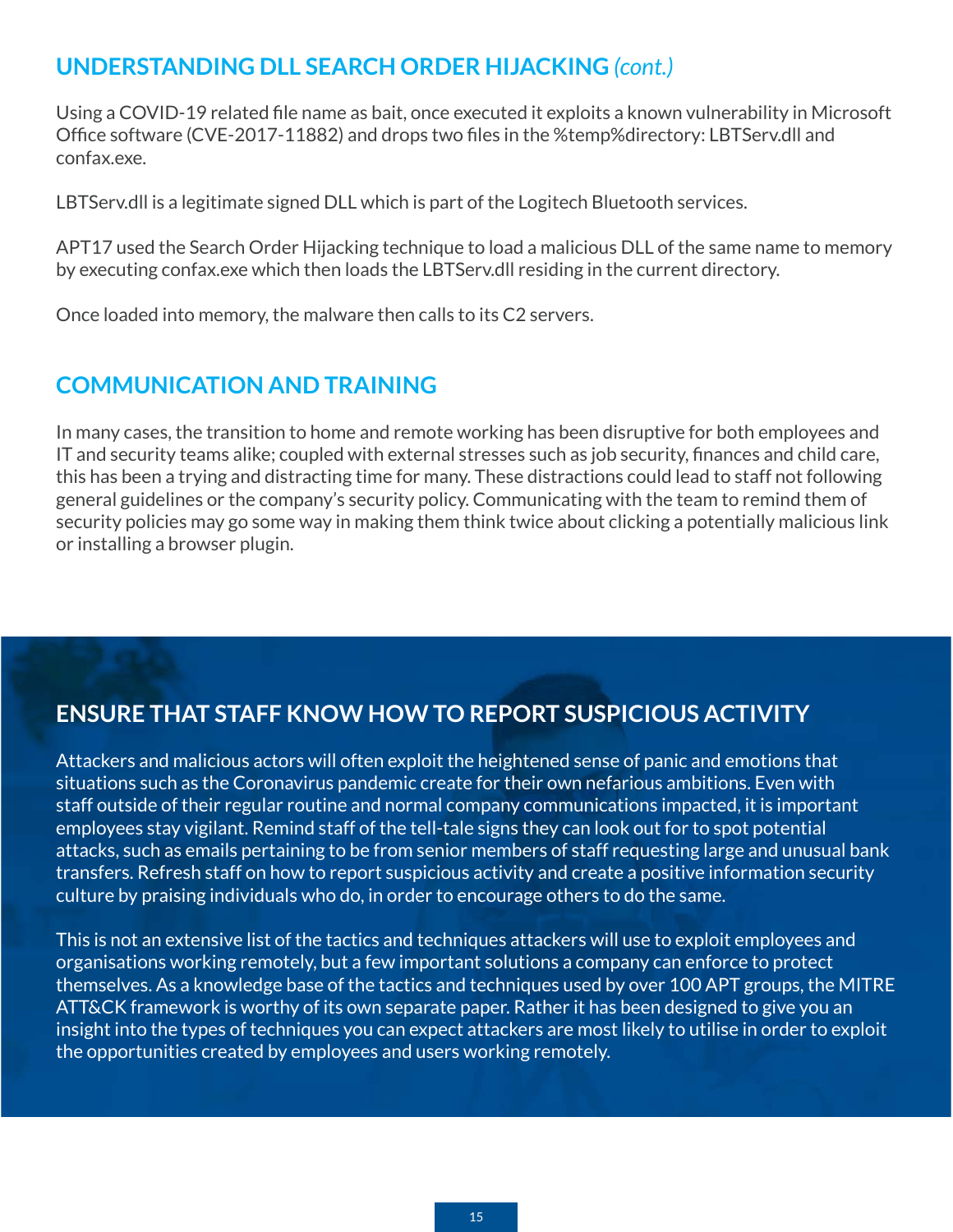### <span id="page-15-0"></span>Creating a Culture of Security by Trained Collaboration between Employees and IT Teams

Beyond broad policy measurs, companies can also train employees and IT teams to work together for more targeted prevention. At an already busy time, IT and security teams may find themselves overwhelmed by the number of alerts produced by tools that rely on unusual behaviour or anomaly detection. Such tools have a tendency to over-alert because they cannot differentiate between behaviour that is simply new and unusual, and that which is genuinely interesting and malicious. Anomalies happen all the time within environments, a problem which could be exacerbated by hundreds or even thousands of devices suddenly being used from new locations and at different times of the day, so the challenge for security teams comes when they need to discern between what is simply new and unusual behaviour and that which is genuinely interesting and malicious. If you would like to learn more about this challenge, we explore the issue in more detail in our Whitepaper.

As much as a 25% of a security analyst's time is spent chasing false positives—sifting through erroneous security alerts or false indicators of confidence—before being able to tackle real findings.

#### Where possible, teams may wish to configure their tools to suppress alerts directly related to a large number of employees working remotely. However, this should be exercised with caution to avoid the risk of important or genuine alerts getting filtered out. Suppressing or completely switching off specific alerts is a manual and time consuming task and may significantly decrease the value for money that teams receive from the tools they are using. Security professionals find themselves at an impasse: overwhelmed with a huge number of alerts for which they do not have the resources and capacity to

#### Ponemon Institute Report, 2019

work through. Whilst it is likely that the majority of these will be false positives and innocent anomalies, the inherent risk of suppressing these alerts is that genuinely malicious activity gets missed.

Another possible solution to this challenge is to invest in a platform that is able to automate the initial qualification and disqualification of anomalies in order to determine which is worthy of further analysis and investigation. This avoids bombarding teams with vast swathes of threat intelligence and means they have the capacity to respond to genuine attacks as and when they occur If you would like to learn more about how Senseon's platform is able to automate the process of threat detection and investigation to mitigate this risk, you may be interested to watch our demo here: http://senseon.io/ demo or even take a test-drive to see for yourself.



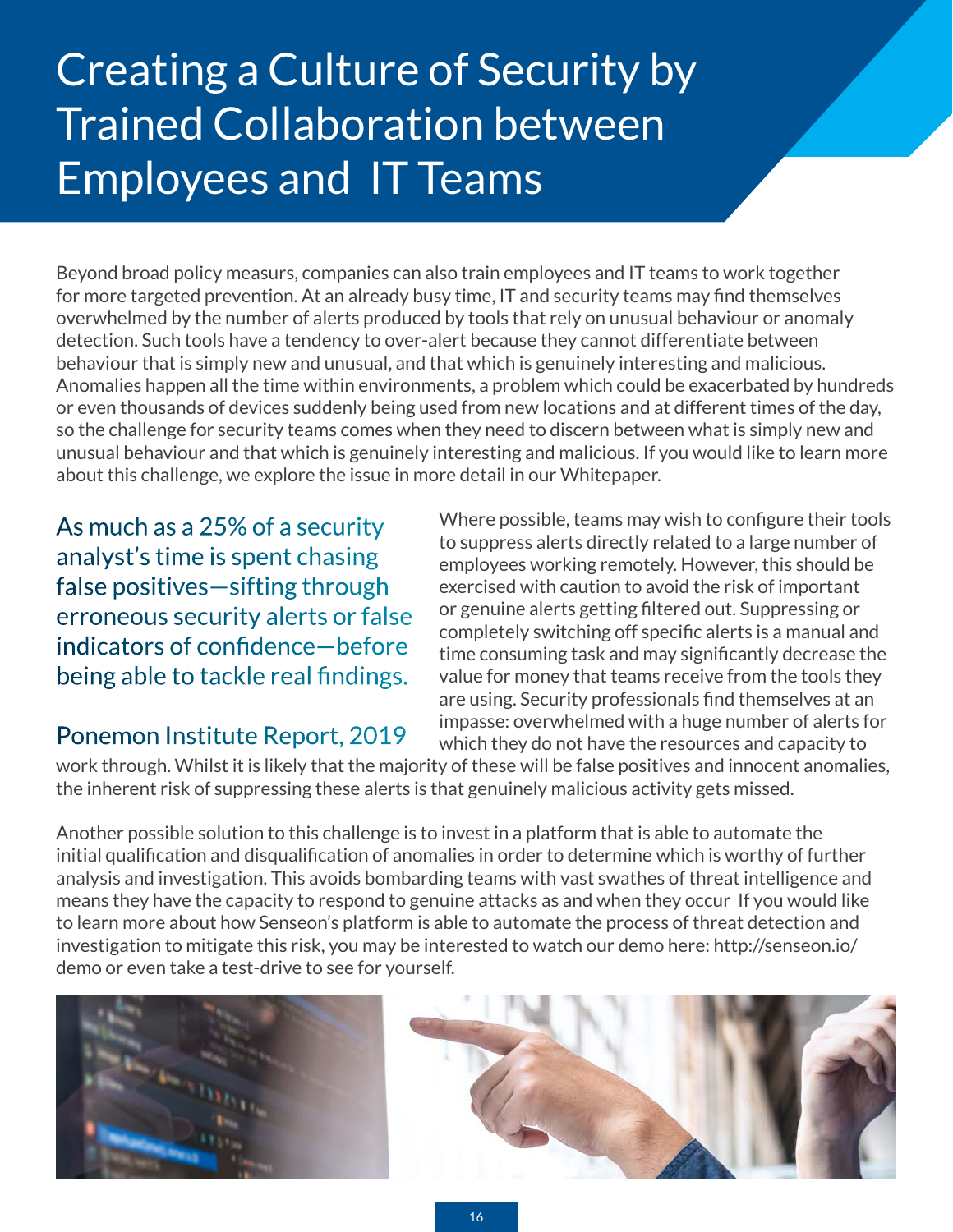### <span id="page-16-0"></span>Simple Security Tips for Remote Workers

With the vast majority of employees working remotely, the risk to many businesses has increased significantly. We have outlined the scope of the problem and some policy and team-wide measures companies can utilize to better protect themselves. However, there are also relatively simple and sensible steps that employees can take individually to ensure that teams and the business as a whole have the best defences in place during these uncertain times. Education and communication can be some of the most useful and effective tools here: as we explored in our Insider Threat eBook, the vast majority of employee-related incidents are caused through negligence rather than malice. Transparent communication may make individuals more likely to comply with seemingly inconvenient or irrelevant security controls if they understand why they are put in place.



#### **STRONG PASSWORDS**

Whilst it should go without saying, it never hurts to remind users that they should be using strong, non-recycled, passwords and, where possible, Two-Factor-Authentication (2FA). These are some of the most basic steps to protecting devices and data and is especially true when devices are leaving your normal place of work.

#### **FOLLOW BYOD POLICIES**

In many cases, employees may not have a corporate laptop. To accommodate, and to avoid having to invest a significant amount in new devices, IT and security teams may need to consider relaxing or updating their Bring Your Own Device (BYOD) policy to include the use of personal devices to enable staff to work remotely. Personal devices generally have poorer security measures in place than corporate ones, so where possible, employees should be encouraged to implement the steps in this white paper to keep the organisation secure.

#### **USE SECURE COLLABORATION TOOLS**

Secure collaboration tools, such as Slack and Google Hangouts are convenient and secure ways for teams to communicate. Where possible, ensure collaboration tools offer end-to-end encryption and store data privately. Whilst solutions such as these do lend themselves very well to enabling teams to work remotely, there are potential security risks to take into consideration as well, for example, as a direct result of the increase in consumption of video conferencing tools, there has also been a surge in instances of trolls joining and disrupting virtual meetings (see page X).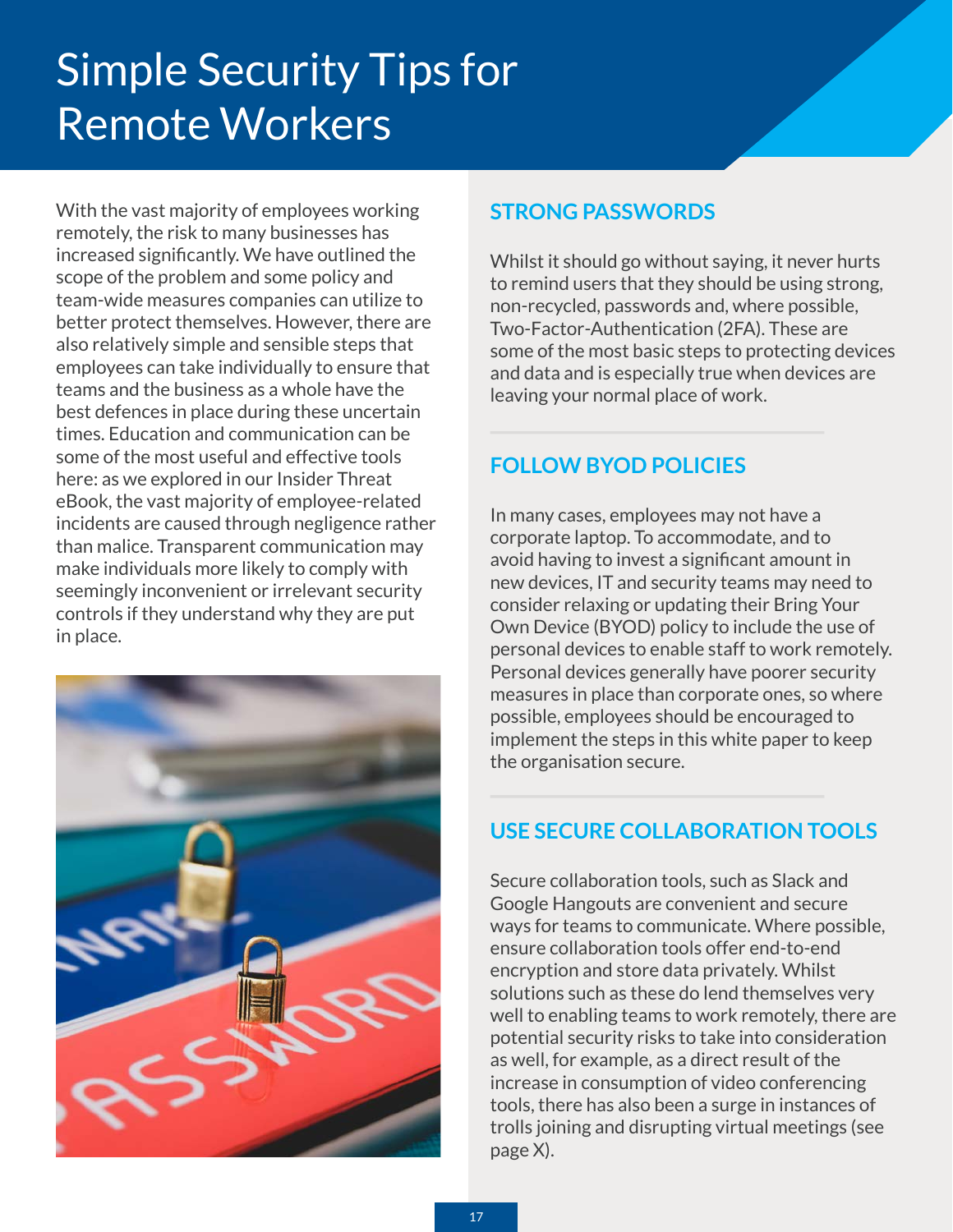### Simple Security Tips for Remote Workers *(cont.)*

#### **USE A TRUSTED VPN**

Many organisations may already have a Virtual Private Network (VPN) for its travelling workforce or devices that leave the corporate network. Teams with VPN capabilities already in place may need to review whether they can support the increase in data consumption that working from home brings with it. Before the Coronavirus pandemic, analysis of global traffic showed that 10% of traffic coming into the enterprise was from remote working during the week, rising to 20% at the weekends. In China, during the peak of the crisis, it peaked at 70% during the working week and is now back down to 40%. If the VPN you are currently using will not support this increase, it could lead to frustratingly slow connections, or a loss of connection entirely, impacting on the productivity of your workforce.

For those without a VPN already in place, there are plenty of trusted, open-source options available, however you will need to consider the hardware and setup implications.

It is important to encourage staff not to install their own VPN software. There are lots of examples of untrusted VPNs that collect user's data and share this with third parties, or even malware masquerading as free VPN software.

#### **HOW TO KEEP YOURSELF SAFE WHEN USING ZOOM:**



Don't use your personal meeting ID; instead, use a per-meeting ID, exclusive to a single meeting.



Only share your meeting ID privately: do not post it on social media or open forums where anyone can easily find it.



Disable other options, including the ability for others to join the meeting before the Host, screensharing for non-hosts, the remote control function; as well as all file transferring, annotations and the autosave feature for chats.



(For paid Zoom accounts), create an invite-only meeting, meaning only people you invite can join the call, and they must sign in using the same email address you used to invite them.



Enable the 'Waiting Room' feature. This means you can see who is attempting to join the meeting before you allow them access which means if you see names you don't recognise, you don't have to let them in.



Inevitably, an unruly participant will sometimes manage to slip through the net. Remember, as the meeting host, you have the power to remove a participant mid-call. By default, an ousted guest cannot rejoin.



Once all the participants are in and the meeting begins, lock the meeting to outsiders. Consider assigning meeting co-hosts who will be able to help control the situation in case anyone bypasses your efforts and causes trouble whilst you are presenting.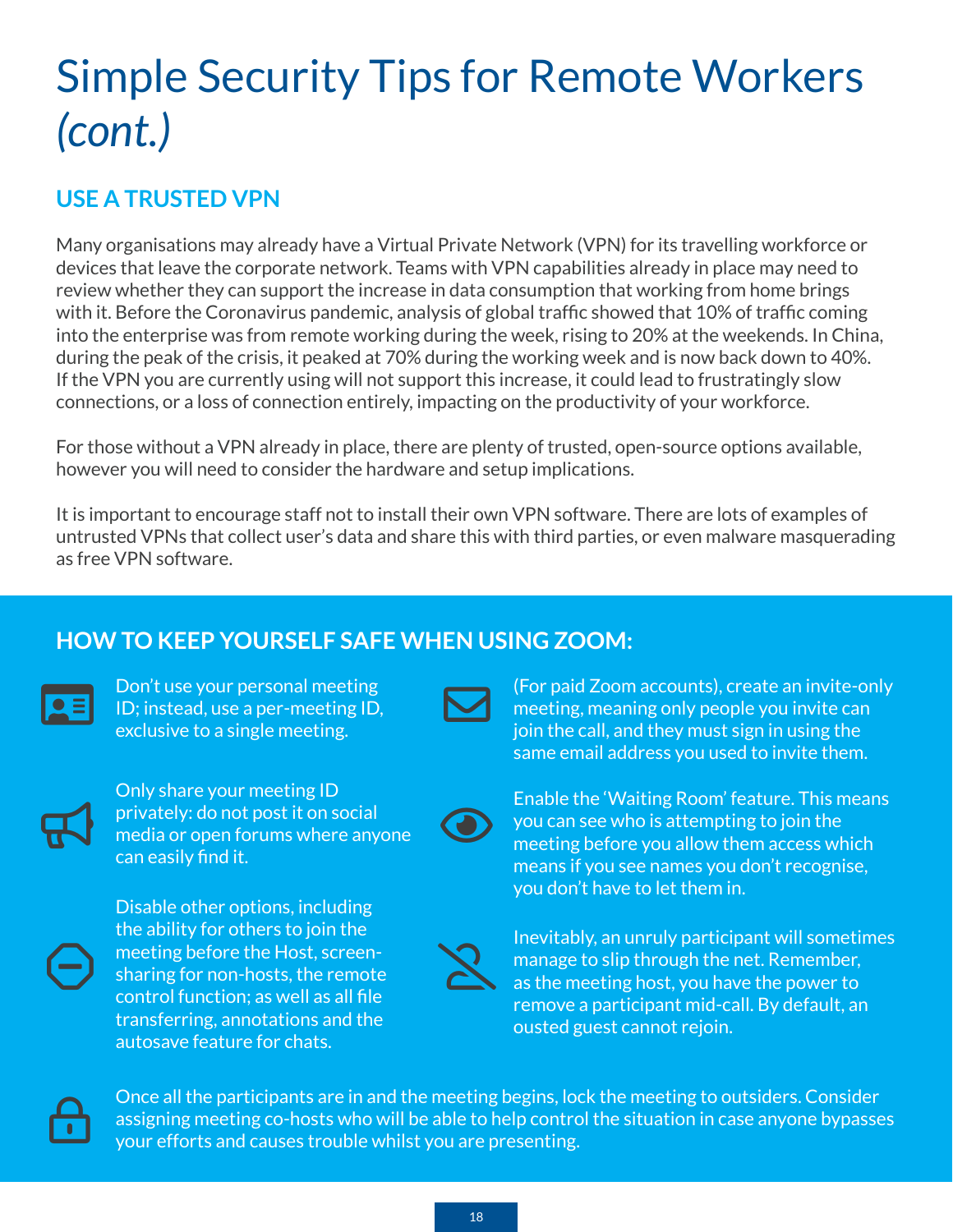### Simple Security Tips for Remote Workers *(cont.)*

#### **ENSURE ANTI-VIRUS SOFTWARE IS UP-TO-DATE**

Anti-virus is one of the most basic measures an organisation can take to detect threats based on previously seen attacks. IT and security teams should ensure that all devices leaving the office have AV installed and, where already in place, that they are up to date.

#### **KEEP OPERATING SYSTEMS UP-TO-DATE**

It is important to ensure that devices and operating systems are also updated; often updates to operating systems carry with them fixes for vulnerabilities that can be exploited. For example, the WannaCry ransomware crypto-worm exploited the Eternal Blue vulnerability in Microsoft's Operating System. Microsoft had released a patch to fix the vulnerability one month prior to Eternal Blue being leaked by hackers, but many of the infected devices were running outdated OS versions.

#### **ENCRYPT HARD DRIVES**

Although this consideration is often overlooked, devices carrying sensitive information outside of the corporate network should have encrypted disks. Workstations remaining unattended in the office should also have their disks encrypted, in addition to the security measures outlined above.

#### **AVOID PUBLIC WIFI**

As the lockdown measures continue to be lifted, including the opening back up of public spaces such as cafes, bars and restaurants, employees may wish to work from shared or public work spaces rather than their kitchen tables. Using a public WiFi network on a corporate device without a VPN in place and active should be discouraged. As an alternative, employees may wish to tether a mobile device with a 4 or 5G connection. Whilst this is far more secure than using public WiFi, the cost of data roaming charges to the business will need to be considered.

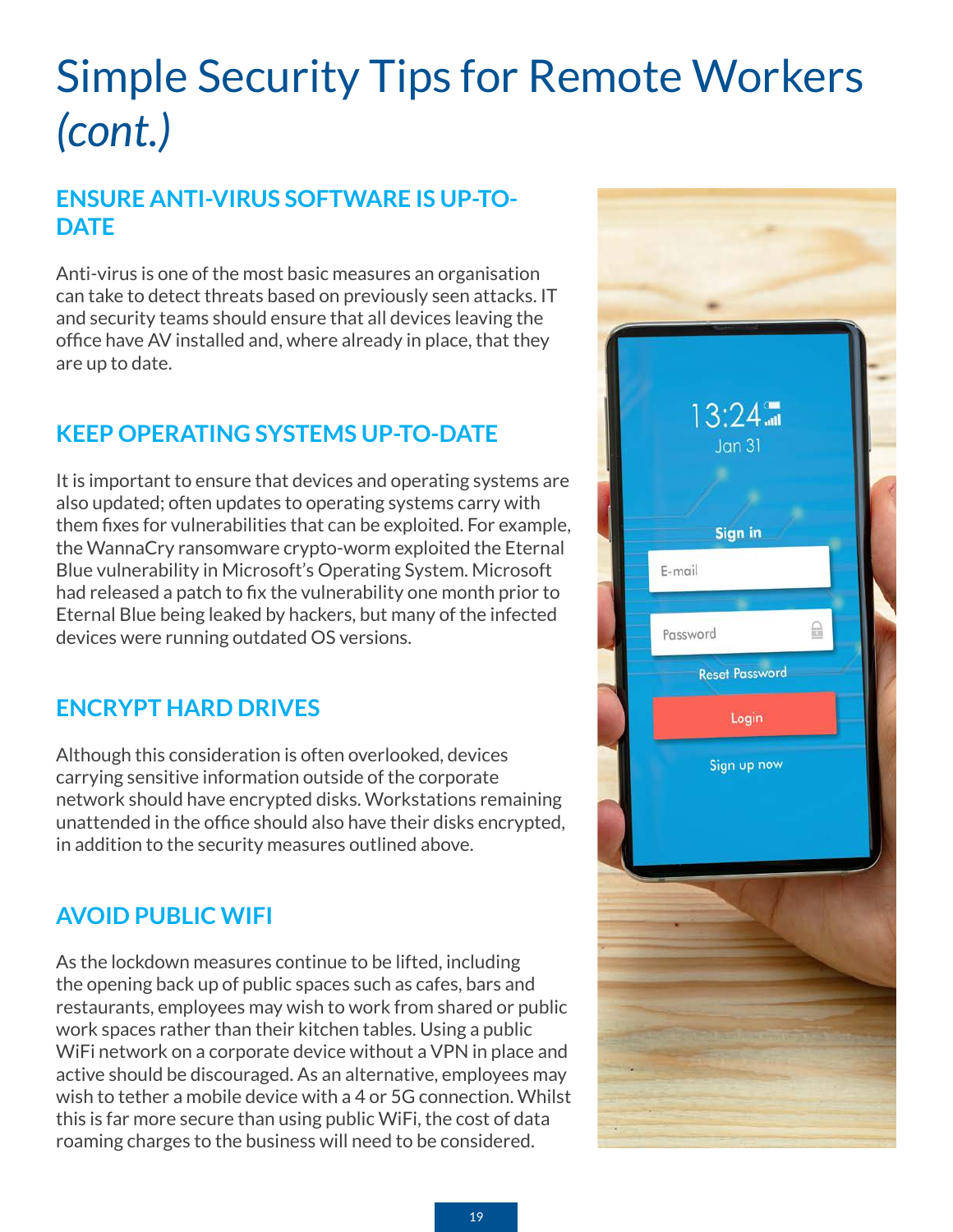### <span id="page-19-0"></span>Make Use of Time/Cost-Saving Tools: Senseon's Approach and Solution/ Response to COVID19

Irrespective of whether organisations are accustomed to remote working, or have had to rapidly adapt to these new working conditions, it is clear that the current COVID-19 pandemic is presenting unique challenges. With early indicators pointing to this way of working becoming the 'new' normal, even after the lockdown restrictions are lifted, it is likely that organisations will need to continue to invest in technology that will enable this new way of working. Alongside this investment in technology, it will be the role of IT and security teams to secure it. In addition, the knock-on effects to the economy have financial analysts predicting the worst economic downturn since the Great Depression. Moving forward, it will be more important than ever that security teams are able to justify the value they are receiving from their existing security stack, as budgets will inevitably come under increasing scrutiny as organisations look to tighten the belt somewhere. Where there is duplication and cross-over created by multiple solutions offering similar capabilities, teams may look to consolidate their existing security stack.

Within this section, we will explore Senseon's cyber defence platform, including how our reimagined approach to cyber security infrastructures is helping security teams exponentially increase their operational efficiency and securing remote users and devices no matter where they are.



Senseon was designed from the ground up with a mission to take on the biggest industry challenges and to make you the best at what you do. We created Senseon for those who demand more from their security tools. Effortless to use and relentless on your behalf, Senseon learns and adapts to every event within your environment in order to automatically expose and investigate threats at a speed and scale no human team could ever match.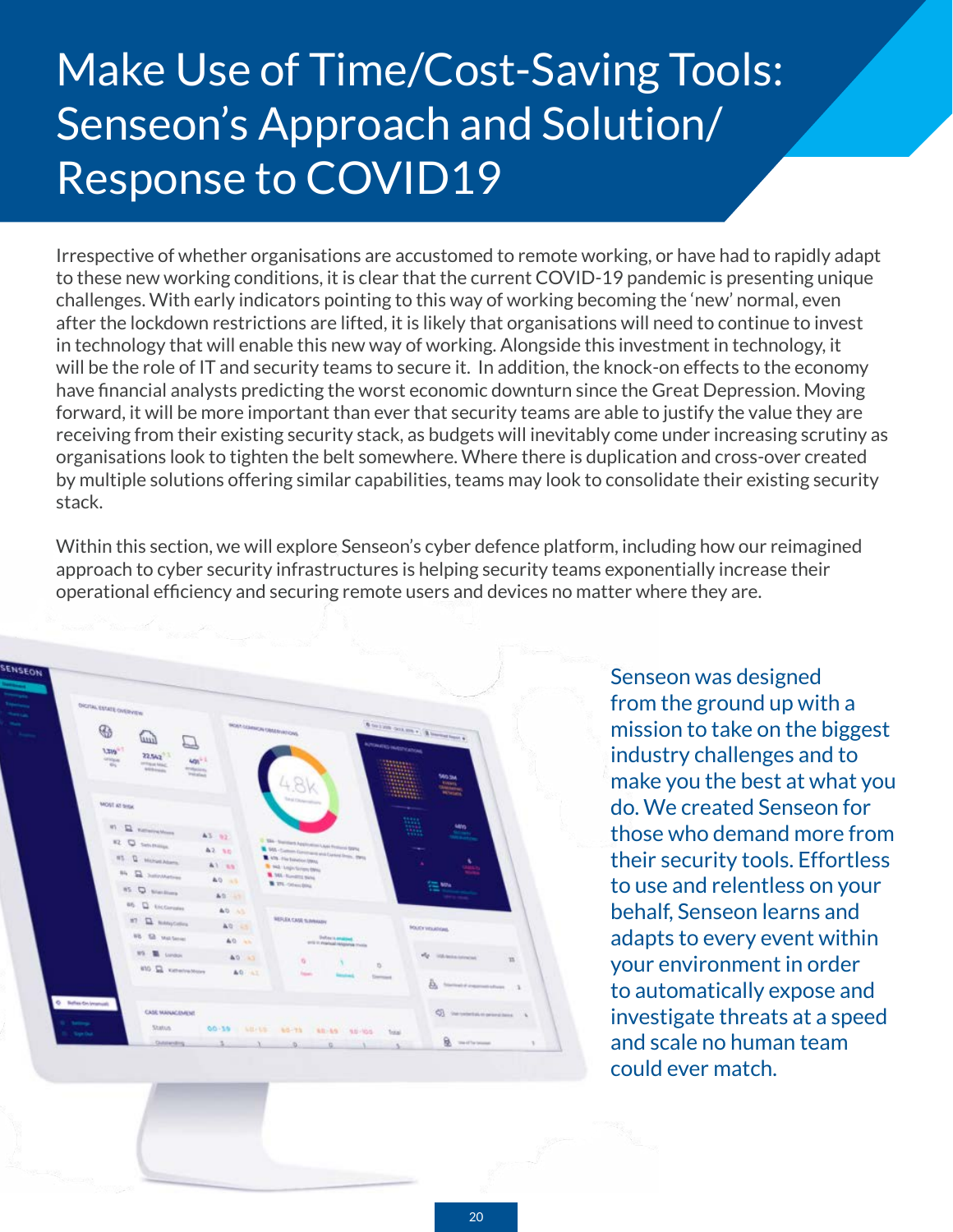### Make Use of Time/Cost-Saving Tools: Senseon's Approach and Solution/ Response to COVID19 *(cont.)*



#### **SENSEON HAS THREE CORE DIFFERENTIATORS:**

#### **Breaking down the silos of cyber defence**

*1*

Historically, cyber security vendors have taken a domain first approach to cyber security, for example some vendors may develop solutions with network detection and response capabilities for monitoring network traffic; and on the other side of the fence, other solution providers may develop tools with endpoint detection and response capabilities. Taking a retrospective perspective of the evolution of the security industry, a clear pattern emerges whereby new tools are developed in response to the discovery of new vulnerabilities, attack vectors and techniques. In the majority of cases, tools have been developed to combat a very specific type of threat and may therefore be considered 'point' solutions.

The overarching result is that security stacks have evolved to become bloated with point-heavy and operationally inefficient, with the necessary information existing in multiple silos. The burden is then passed on to the analyst to manually correlate across multiple solution sets in order to make this information actionable. With the Ponemon Institute estimating it takes an analyst anywhere between 9 and 50 minutes to follow this process, this very quickly becomes a problem that is not humanly scalable.

In contrast, Senseon takes a unified data approach to cyber security, gathering data from the richest sources of intelligence across your entire estate, including network data, endpoint processes and public/private cloud traffic. This not only offers IT and security teams unparalleled visibility across their entire digital estate, it also means that a single analytic or manual threat hunting query can be used to query data cross a high-speed columnar database containing data collected from across all your on-premise architecture, public and private cloud and user devices, irrespective of whether they are on or off the network/VPN.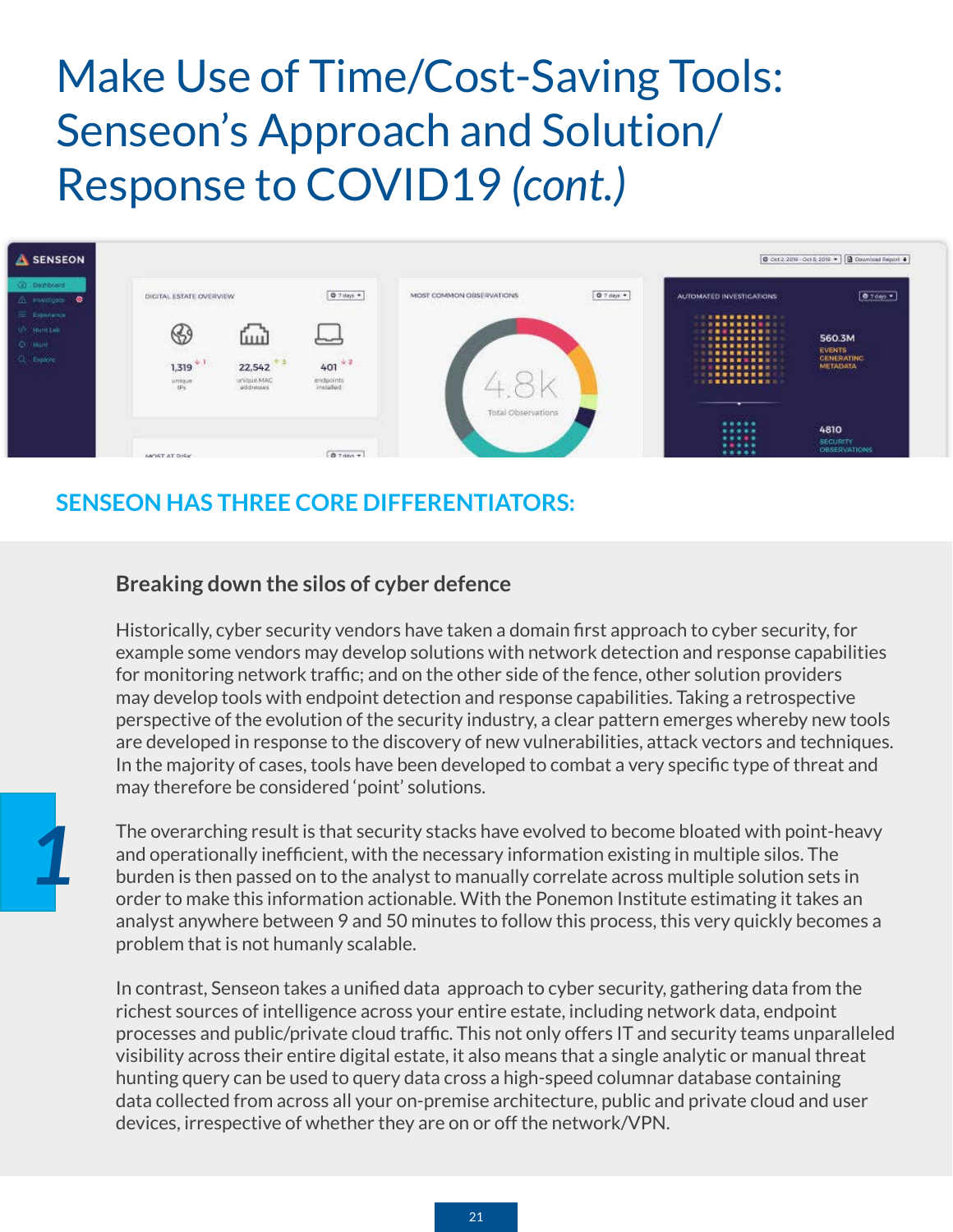#### **Executing blended methods of detection**

Different tools deploy different detection methodologies in order to identify suspicious and malicious activity. For example, anomaly detection at the network layer within Network Detection and Response platforms, or the use of rules and signatures within Anti-Virus tools. Each detection has its distinct strengths and weaknesses, and none is suitable for every detection task. Taking a purely rules and signatures approach to threat detection, for example, is a highly effective method of detecting attack vectors which require the attacker to exhibit very specific behaviours around which analytics can be written to detect these behaviours; however this approach falls short when it comes to detecting previously unseen or unknown attacks.

Senseon does not subscribe to the idea that there is a single detection methodology that works for every type of attack, compromise and insider threat. Within our platform we deploy multiple different detection methodologies against specific detection use cases, including rules, signatures, user and entity behaviour analytics (UEBA), supervised and unsupervised Machine Learning and more novel methods such as deception for detection through the use of honey tokens and honey files. This creates significant new value for IT and security teams by ensuring the right detection approach is applied against the correct detection use case.

#### **AI Triangulation**

When founding Senseon, our overarching ambition was to make security teams more operationally efficient, give them their time back and allow them to take a more proactive approach to securing the business. Fundamental to this ambition is what we have called AI Triangulation.

AI Triangulation is the ability for the platform to be able to automatically investigate the output of events captured through multiple detection methods. It is a virtual workforce for our customers, conducting advanced and nuanced investigations tens of thousands of times a day on their behalf. With the ability to pivot between different sources, including from the Internet, AI Triangulation automatically enriches investigations to produce the most deterministic reasoning of what is occurring within an environment.

By automatically investigating observations, Senseon is able to intelligently triage alerts before raising them to human analysts for further investigation and action, leading to a significant reduction in both the overall number of alerts teams receive, as well as the number of false positives. By reducing teams' workloads by up to 99.4%, security functions achieve much greater levels of operational efficiency and significantly reduce their mean time to detect and respond to cyber threats.

At a time when organisations' attack landscapes are increasing exponentially, visibility is key. Senseon's unique ability to gather data from the richest sources across your estate, and irrespective of how rapidly that estate is changing and evolving, provides IT and security teams with the real-time visibility they need, through a single pane of glass. Combining both the detection methodologies and capabilities of multiple solution sets into a single platform, Senseon offers teams the ability to significantly increase the value they receive from their security stack; a crucial factor when considering that expenditure is likely to be scrutinised more than ever due to the knock-on effects to the economy created by the pandemic.

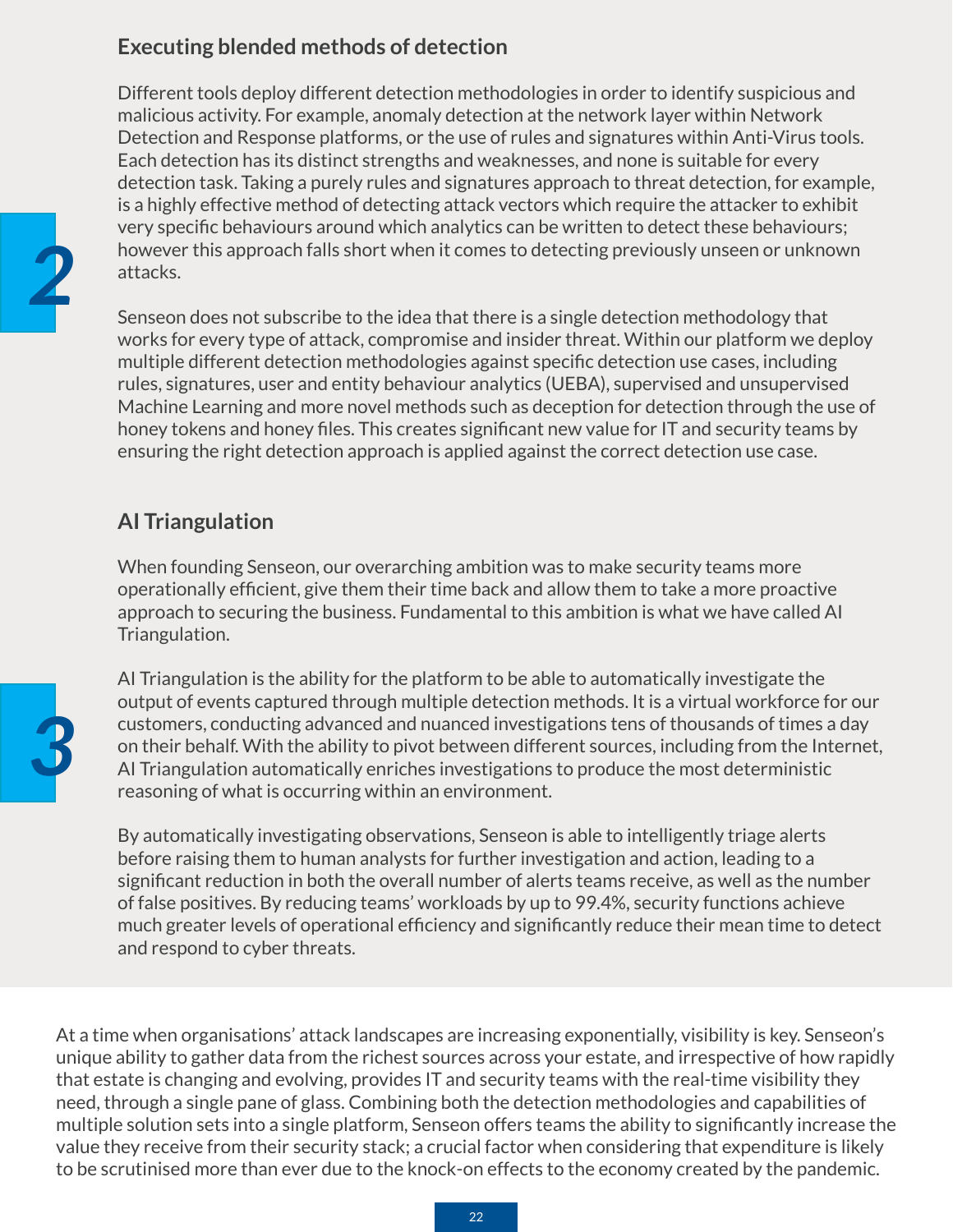### Make Use of Time/Cost-Saving Tools: Senseon's Approach and Solution/ Response to COVID19 *(cont.)*

#### **HOW SENSEON PROTECTS REMOTE WORKERS**

As we have discussed previously, early indicators are suggesting that social distancing and some form of remote working are here to stay for the foreseeable future. It is highly unlikely that staff will be travelling into offices any time soon and, looking to the future, the general consensus is that the days of offices filled with thousands of employees will be consigned to the history books.

Whether or not there is an ongoing global pandemic, it is paramount that IT and Security teams have visibility of remote devices, and the capability to protect them.

Endpoint 360 is a feature of the Senseon platform which enables the endpoint agent to intelligently change how it calls home, depending on whether it is on the corporate network or the VPN. This means that, regardless of whether employees make use of the VPN when working remotely, IT and security teams still have real-time visibility and protection over remote users and devices wherever they are working from.

This is of course incredibly important during the current pandemic but Endpoint 360 use cases extend well beyond global pandemics. The Endpoint 360 agent can be deployed to meet a wide variety of use cases, from having a field sales team who spend the majority of their time working from and travelling between customer sites to VIPs like the CEO and FD who require additional protection for the rare occasion they leave the office. Senseon's Endpoint 360 enhances teams' ability to protect the organisation 24/7 no matter how much the attack surface increases. Regardless of whether the team has eyes on the box, Senseon is effortless to use and relentless on your behalf - always watching and always protecting.

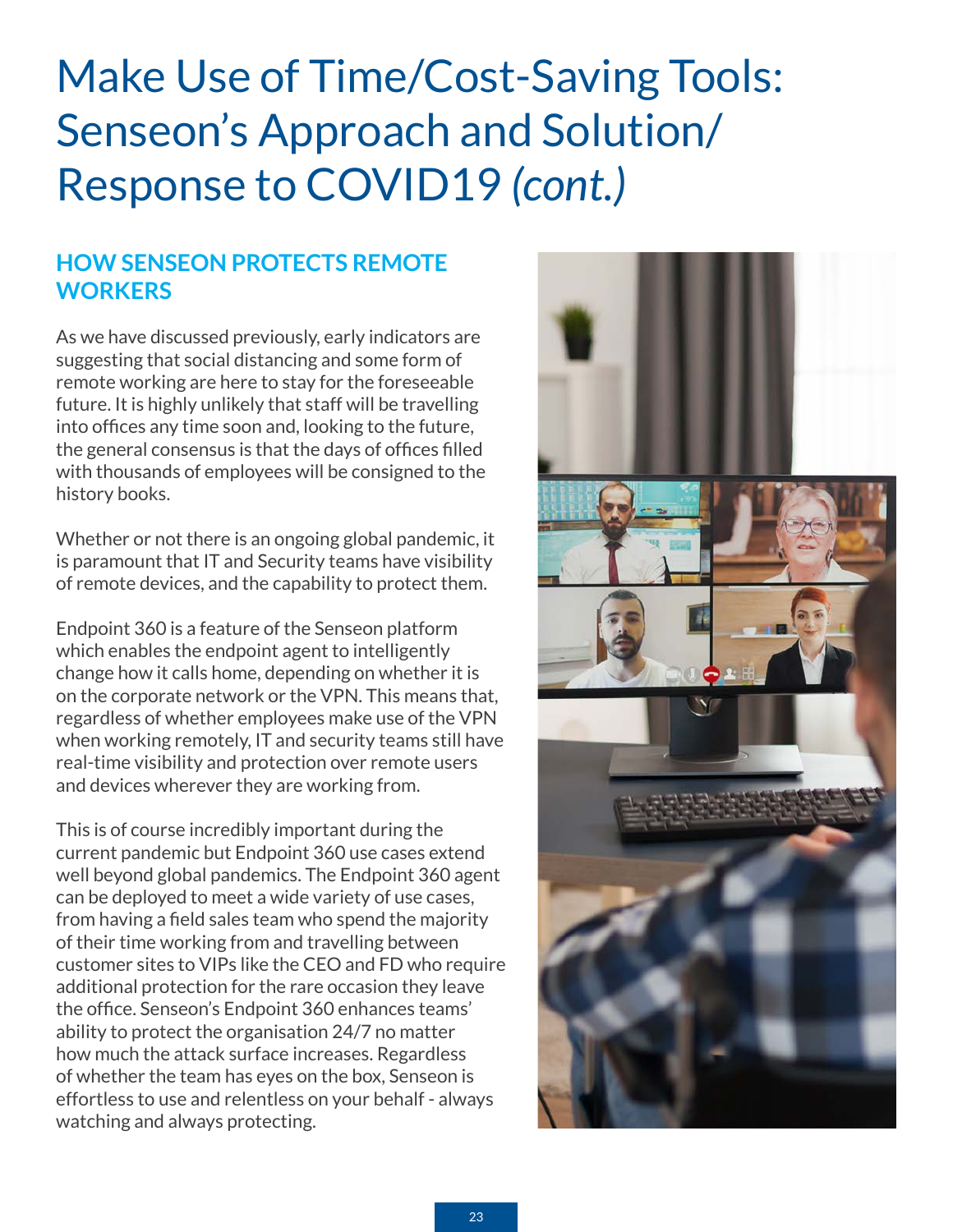### <span id="page-23-0"></span>Summing Up Your Safety Solutions

For some organizations, remote working was already second nature; for others, the Coronavirus pandemic forced them to rapidly deploy technology to enable teams to work from home, in many cases, having to sacrifice thorough implementation testing and security vulnerability assessments in favour of speed and convenience.

With early indications suggesting that some form of social distancing will be in place until at least the end of the year, for employees who cannot walk, cycle or drive to work, it may be the case that they need to continue to work remotely in order to avoid public transport. Organisations will therefore need to maintain and secure the infrastructure that enables remote working. Based on a recent Gartner report, it is likely that many employers will give employees the option to continue to work from home permanently, even when this is 'over.' Even amidst a global pandemic, employees have reported greater productivity and higher job satisfaction, translating to increased profitability for employers even in an economic downturn.

As well as increased profits, the business also benefits from a reduction in overhead expenditures, such as saving on the rent for office spaces large enough to accommodate teams which are now no longer required. Employees benefit from reduced commute times, increased family time and a better work-life balance.

It is likely that remote working is here to stay in some form; while the general consensus is that we will see an end to massive office spaces with thousands of employees, it may be that organisations develop some form of hybrid model as restrictions are eased and we continue to adapt to the new normal. It is inevitable that Covid-related attacks will subside and, as they always have, attackers will continue to innovate and find new attack vectors and vulnerabilities to exploit. Irrespective of whether teams find themselves operating under the highly challenging circumstances of a global pandemic, within this white paper, we have identified consistent and constant attack techniques and methodologies that organisations are more susceptible to when their employees are working remotely.

Most prominently, the attack surface that attackers have to take advantage of is significantly increased with employees working remotely. As restrictions are lifted and people begin to travel and move around more freely not only will the attack surface increase but as employees work from shared spaces on public WiFi networks the number of opportunities for attackers will increase exponentially as well.

It is imperative that IT and security teams are aware of the risks that remote working, pandemic or not, presents. As we have discussed within this paper, the Mitre ATT&CK framework can be an extremely useful tool to understand attackers' likely techniques and map your capabilities to these to analyse where your biggest vulnerabilities may lie. As we continue to adapt to this new 'normal', organisations must invest in technologies and capabilities that will enable teams to secure this way of working, including ensuring that they have visibility of users and devices, regardless of where they are operating. After all, the home is the new enterprise.